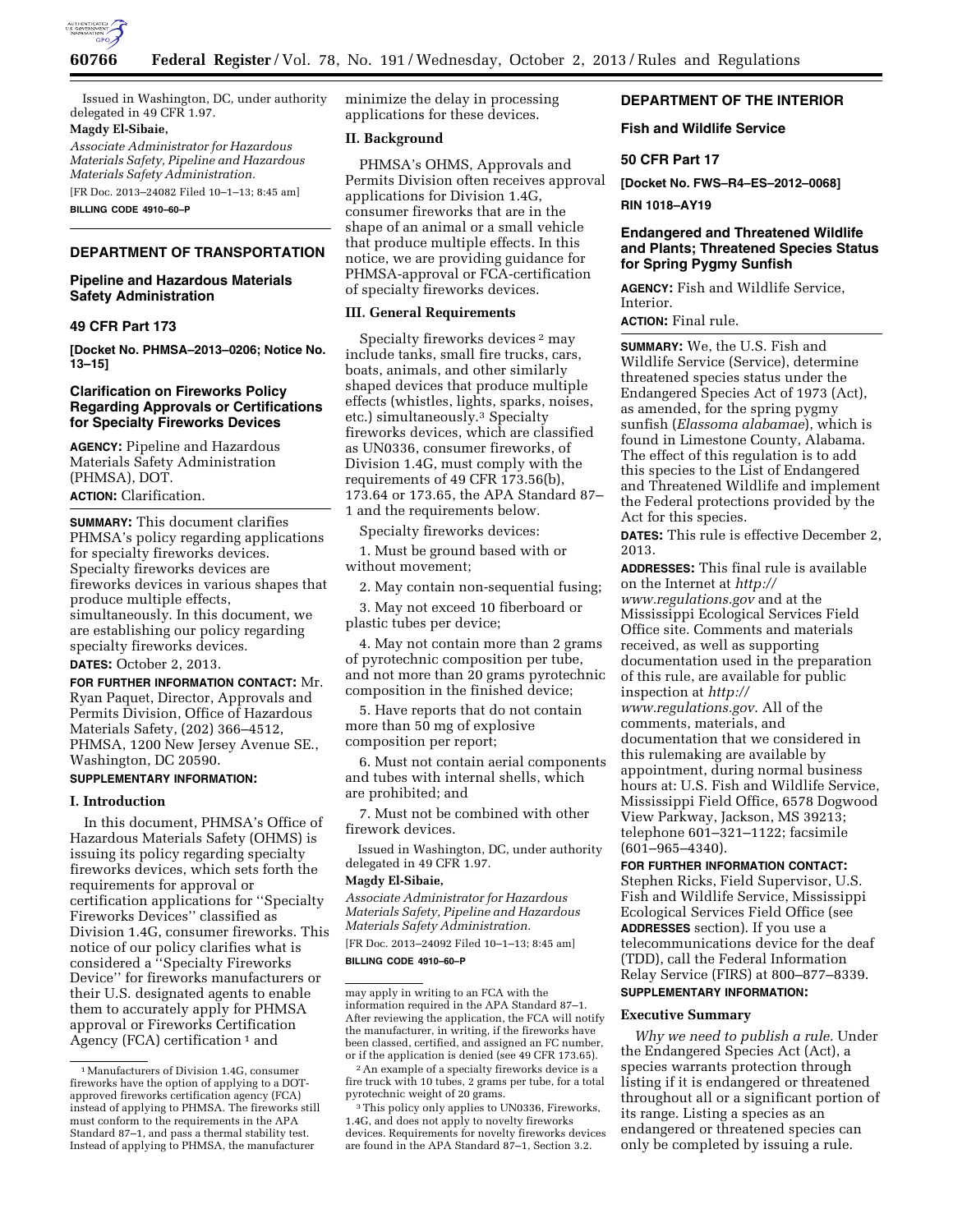*This rule* lists the spring pygmy sunfish as a threatened species. In a separate, future rulemaking, we will finalize the designation of critical habitat for the spring pygmy sunfish.

*The basis for our action.* Under the Act, we can determine that a species is an endangered or threatened species based on any of five factors: (A) The present or threatened destruction, modification, or curtailment of its habitat or range; (B) overutilization for commercial, recreational, scientific, or educational purposes; (C) disease or predation; (D) the inadequacy of existing regulatory mechanisms; or (E) other natural or manmade factors affecting its continued existence. We have determined that the spring pygmy sunfish is threatened based on three of these five factors (Factors A, D, and E). Current threats to the species include ground and surface water withdrawal and impacts to water quality within the spring systems where this species currently occurs and historically occurred (Factor A). The species is also facing many potential threats in the foreseeable future. These include habitat modification in the form of planned urban and industrial development of land adjacent to spring pygmy sunfish habitat and the likely impacts to the spring system, including the surrounding aquifer recharge area. Increased urban and industrial development and associated secondary development and infrastructure can cause direct mortality as well as permanent loss and fragmentation of habitat (Factor A), which leads to isolated subpopulations, thereby impacting gene flow throughout the population (Factor E). Existing regulatory mechanisms are inadequate to reduce these threats (Factor D). However, conservation efforts that are currently being implemented through a candidate conservation agreement with assurances (CCAA), as well as additional conservation activities planned for the near future, reduce the impact of some of these threats. After carefully considering the current threats, current conservation activities, and future threats, we determined the spring pygmy sunfish meets the definition of a threatened species under the Act.

*Peer review and public comment.* We sought comments from three independent specialists knowledgeable in spring pygmy sunfish biology, basic conservation biology, and hydrology/ spring system ecology to ensure that our determination is based on scientifically sound data, assumptions, and analyses. We invited these peer reviewers to comment on our listing proposal. We

also considered all comments and information we received during two public comment periods.

### **Previous Federal Actions**

Federal actions for the spring pygmy sunfish prior to October 2, 2012, are outlined in our proposed listing and critical habitat rule (77 FR 60180), which was published on that date. Publication of the proposed rule opened a 60-day comment period, which closed on December 3, 2012. On April 29, 2013 (78 FR 25033), we reopened the comment period for an additional 30 days, ending May 29, 2013. During this period, the public was invited to comment on the entire October 2, 2012, proposed rule as well as the draft economic analysis (DEA) of the proposed critical habitat designation. We did not receive any requests for a public hearing. We will finalize the designation of critical habitat for the spring pygmy sunfish in the near future.

#### **Background**

#### *Species Information*

## Taxonomy and Species Description

The spring pygmy sunfish was discovered in 1937, but not described until 1993 (Mayden 1993, pp. 1–14). Genetic analysis by Quattro *et al.* (2001, p.1, pp. 27–226) confirmed the morphological diagnosis of the species by Mayden (1993, pp. 1–14) as valid. Sandel (2008, pp. 1–18; 2012, entire) determined the species to be the most distinctive member of the family Elassomatidae and provided preliminary population genetic data for the species.

We accept the characterization of the spring pygmy sunfish as a valid species based on the taxonomic characters distinguishing the species from other members of the *Elassoma* genus (Mayden 1993, p. 4). Its uniqueness is widely accepted by the scientific community, and there has been no discrepancy concerning its distinctiveness as a separate taxonomic entity (Boschung and Mayden 2004, p. 614).

A further description of the species is provided in the proposed rule (77 FR 60180; October 2, 2012).

### Current Distribution

The range of the spring pygmy sunfish is very restricted. The species currently occupies about 5.9 miles (mi) (9.5 kilometers (km)) and 1,435 acres (ac) (580.6 hectares (ha)) of four spring pools and associated features confluent with the middle to upper Beaverdam Spring/ Creek watershed. These spring pools, which include Moss, Beaverdam,

Thorsen, and Horton springs, all in Limestone County, Alabama, along with associated spring runs, seeps, and wetlands, are collectively referred to as the Beaverdam Spring/Creek system. The Beaverdam Creek watershed is the least impacted groundwater-fed wetland in north Alabama as there are no other large springs in Lauderdale, Limestone, or Madison Counties that have not been developed for private or municipal use (Jandebeur 2012a, p. 1). The greatest concentration of spring pygmy sunfish occurs within the Beaverdam Spring site, which comprises 24 percent of the total occupied habitat for the species, and has experienced the least humaninduced disturbance. However, Sandel (2011, p. 6) has documented declines in all sites within the system.

#### Historical Distribution and Status

The spring pygmy sunfish historically occurred at two other sites. This species was initially discovered in 1938, in Cave Springs, Lauderdale County, Alabama, where it was extirpated about a year later due to inundation from the formation of Pickwick Reservoir (Boschung and Mayden 2004, p. 615; Jandebeur 2012b, p. 1). In 1941, this species was also discovered in Pryor Spring within the Swan Creek watershed in Limestone County, Alabama, by Tarzwell and Bretton, where it was noted to be common (Jandebeur 2011a, pp. 1–5). Sampling efforts in the Pryor Springs complex between 1966 and 1979 indicated a sparse population of spring pygmy sunfish west of Highway 31. None has been reported east of Highway 31. The exact location of the original 1941 collection in Pryor Spring is uncertain, but Jandebeur (2011a, pp. 1–5) speculates the original site to be solely west of Highway 31, within the Pryor Spring Branch (spring-fed wetlands) and not in Pryor Spring proper (spring head and pool), east of the highway. However, in 1984, in an effort to enhance this population in Pryor Spring, fish were moved from Moss Spring (Beaverdam Spring/Creek system) into Pryor Spring on both sides of Highway 31 (Mettee and Pulliam 1986, pp. 14–15). Reintroduction efforts continued into 1986 and 1987 (Mettee and Pulliam 1986, pp. 6–7). However, by 2007, the population was determined to be extirpated due to impaired water quality and quantity, likely attributable to contaminants from agricultural runoff (Sandel 2008, p. 2; 2011, pp. 3, 6; Jandebeur 2012d, pp. 1–2). Fluker (*in. litt.* 2012) noted the species could still exist in Pryor Springs but at such low numbers as to not be detectable.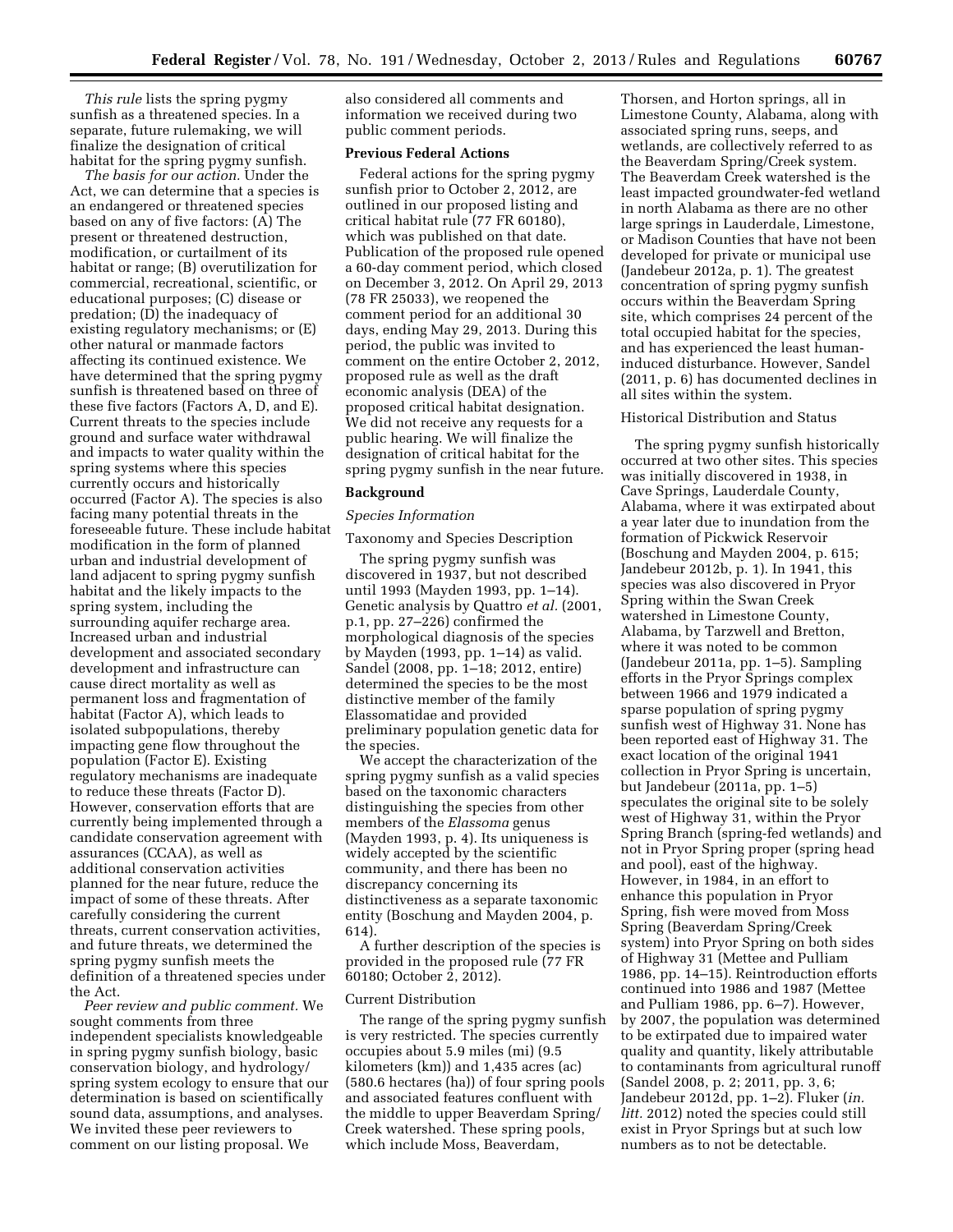The spring pygmy sunfish exhibits metapopulation structure within the Beaverdam Spring/Creek system (Sandel 2008, pp. 15–16; 2011, p. 8). A metapopulation is a group of individual populations that have some level of gene flow between them but are spatially isolated by unfavorable intervening habitat created naturally or anthropogenically (Akcakaya *et al.*  1999, pp. 183–184). With continued temporal isolation and lack of gene flow, some populations of the group may go extinct. However, if extinction occurs, there is a probability that the empty habitat patches will be recolonized by some members of the metapopulation (Levins 1968, pp. vi, 39–65; Levins 1970, pp. 77–107; Gotelli 1991, p. 768). For the spring pygmy sunfish, migration and continuity between spring pools is essential in maintaining the species' genetic diversity within the Beaverdam Spring/ Creek system, and the species as a whole.

Sandel (2008, pp. 15–16; 2011, p. 8) found that the spring pygmy sunfish metapopulation in Beaverdam Spring/ Creek is composed of isolated populations within the spring pools and spring runs. These pools and runs are connected spatially and temporally with periods of isolation and connectivity that are dependent on the extent and composition of aquatic vegetation, water quality, water quantity, and other parameters such as unintentional fish barriers at road crossings (e.g., clogged pipe or culvert) (Drennen 2010, pers. observ.). The individual spring pygmy sunfish populations within the metapopulation are intermittently connected via migration and recolonization after local extinction events. Although no supporting data were provided, Jandebeur (2011b, pp. 1– 13) presented an alternate hypothesis that these populations of spring pygmy sunfish may have evolved in relation to beaver ecology, and that during migration of spring pygmy sunfish from beaver pond habitats, the species may colonize or recolonize existing habitats downstream, even though individual subpopulations may be extirpated due to drought or other ecological issues.

#### Habitat

The spring pygmy sunfish is a springassociated (Warren 2004, p. 185) and groundwater-dependent (Jandebeur 2011, pers. comm.) fish endemic to the Tennessee River drainage in the Eastern Highland Rim physiographic province and Dissected Tablelands (Marbut *et al.*  1913, p. 53) of Lauderdale and Limestone Counties in northern Alabama. Spring pygmy sunfish prefer

clear to slightly stained spring water, occurring within spring heads (where cool water emerges from the ground), spring pools (water pool at spring head), spring runs (stream or channel downstream of spring pool), and associated spring-fed wetlands (Warren 2004, pp. 184–185). The recharge area for Beaverdam Spring is about 1.7 square miles (mi2) (1,088 ac) and extends from the western Beaverdam Creek watershed boundary, eastward near Oakland Spring Branch, north toward Huntsville Browns Ferry Road, and south to the bluff line where the spring discharges (Cook *et al.* 2013, p. 9). No contemporary water flow rates from the springs are available. However, historical flow rates for Pryor Spring (where the species once occurred) and Moss Spring of 800 to 5,000 gallons per minute (gpm) (3,000 to 19,000 liters per minute (lpm)) (tabulated from Chandler and Moore 1987, pp. 3–4), respectively, indicate that the spring pygmy sunfish is associated with moderately flowing springs of the second to fourth order (after Meinzer 1923 in Chandler and Moore 1987, p. 5; McMaster and Harris 1963, p. 28).

In general, natural spring pool habitats are typically static, persisting without disruption for long periods, even during droughts, in the absence of water extraction. However, the Beaverdam Spring/Creek system contains three altered springheads (Moss, Horton, and Thorsen), and only one springhead (Beaverdam Spring) that can be considered a natural surface spring pool habitat. Over the last 50 years, Moss, Horton, and Thorsen Springs have all experienced some degree of anthropogenic disturbance (Sandel 2011, p. 1–11; Jandebeur 2012d, pp. 1–22). This includes mechanical enlargement and water withdrawals that can cause excessive pool level fluctuations and be particularily damaging to the spring pygmy sunfish during times of drought. These springs seemed to have recovered biologically at some level; however, lower population numbers of the species are associated with these springs (Sandel 2011, p. 6). The long-term impacts on these springs' geological and hydrological functions from disturbance are not known. Beaverdam Spring pool, which is unaltered, has seasonal water levels consistent throughout the year (Jandebeur 2012a, pp. 1–16). Cook *et al.*  (2013, p. 13) reported the discharge rates in Beaverdam Spring as 1.7 to 4.5 cubic feet per second (cfs) (776 to 2,020 gallons per minute (gpm)) and suggested that this wide range of discharge may originate from a variety of sources

including agricultural withdrawals, a lack of vegetation in the recharge area, or a function of the site-specific geology. During drought periods, subsurface water levels in Bobcat and Matthews Cave on Redstone Arsenal, about 8 mi (12.9 km) east of Beaverdam Spring/ Creek watershed, are typically lower for longer periods of time compared to wetter years (Moser and Rheams 1992, pp. 6–8; Rheams *et al.* 1992, pp. 7–20). No direct correlation between groundwater levels in nearby caves and wells and spring discharge rates or water levels in Beaverdam Spring has been determined. Cook *et al.* (2013, p. 14) found that withdrawal for the March 2012 base flow (the water in a stream that originates from groundwater seepage or springs and is not from rain runoff) from Beaverdam Spring was about 3.5 percent (9.6 million gallons per day) of the total flow (base flow and stormwater) of Beaverdam Creek, indicating the current withdrawals have little effect on the discharge rate of Beaverdam Spring. However, effects of water withdrawal are more obvious in the other springheads, especially during drought (Sandel 2011, p. 6).

The species is most abundant at the spring outflow or water emergence (spring head) from the ground and spring pool area (Sandel 2009, p. 14), typically occupying areas with water depths from 5 to 40 inches (in) (13 to 102 centimeters (cm)) and rarely in the upper 5 in (13 cm) of the water column. The spring pygmy sunfish prefers patches of dense filamentous submergent vegetation, including *Ceratophyllum echinatum* (spineless hornwort), *Myriophyllum heterophyllum* (two-leaf water milfoil), and *Hydrilla verticillata* (native hydrilla). Other important plant species for this sunfish include emergent species such as *Sparganium* spp. (bur reed), *Polygonum* spp. (smartweed), *Nasturtium officinale* (watercress), *Juncus* spp. (rush), and *Carex* spp. (sedges); and semi-emergent vegetation including *Nuphar luteum* (yellow pond lily), *Utricularia* spp. (bladderwort), and *Callitriche* spp. (water starwort) (Mayden 1993, p. 11; Jandebeur 1997, pp. 42–44; Sandel 2011, pp. 3–5, 9–11; Kuhajda *in litt.* 2012). The spring pygmy sunfish is also associated with a variety of other spring-dwelling species, including amphipods, isopods, spring salamanders, crayfish, and snails (Mayden 1993, p. 11; Sandel 2011, pp. 11–12).

### Life History

The spring pygmy sunfish has low fecundity (reproductive capacity) indicating a species that is adapted to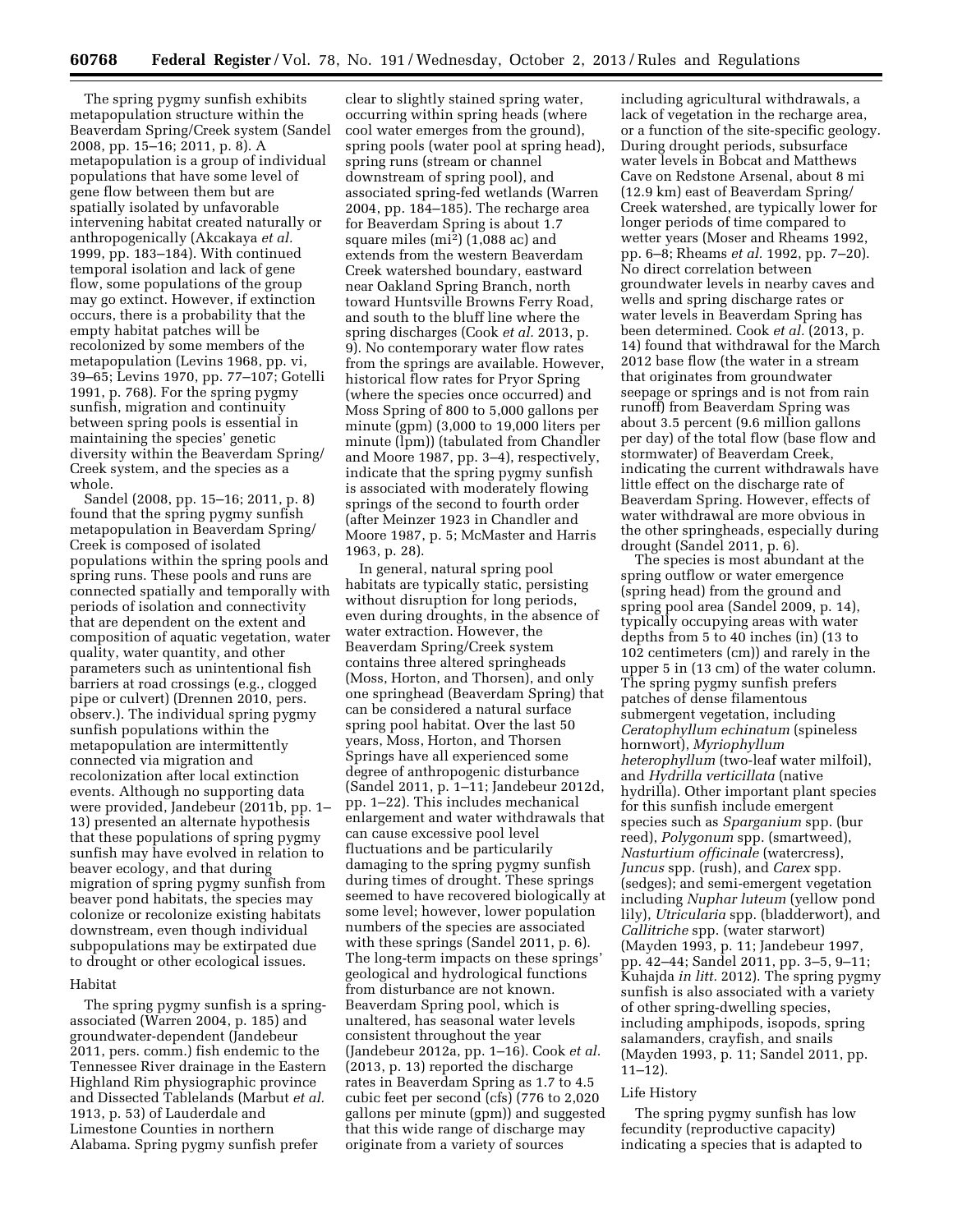and requires highly stable groundwaterdependent habitats and an ecological dependence upon unchanging habitats in early life stages (Rakes *in litt.* 2012). The species is short-lived (essentially an ''annual'') and becomes shorter-lived and extremely vulnerable to population extirpation as water temperatures rise (Rakes *in litt.* 2012). Adults reproduce from January to October. Spawning begins in March and April, when water quality parameters are within a suitable range (pH of 6.0 to 7.7 and water temperatures of 57.2 to 68 degrees Fahrenheit (°F) (15 to 20 degrees Celsius (°C)) (Sandel 2007, p. 2; Mettee 2008, p. 36; Petty *et al.* 2011, p. 4). Spring pygmy sunfish produce about 65 eggs, and hatching occurs from April to September (Sandel 2004–2009, pers. observ.). Two spawning attempts per year have been reported in captivity (Petty *et al.* 2011, p. 4). In captivity, the spring pygmy sunfish may live slightly longer than 2 years, but normally their life span is 1 year or less (Boschung and Mayden 2004, pp. 614–615). Compared to other pygmy sunfishes, spring pygmy sunfish have the highest average number of eggs per spawn, but the lowest percentage of egg survival, which increases the species' vulnerability (Mettee 1974, p. 38).

## **Summary of Comments and Recommendations**

In the proposed rule published on October 2, 2012 (77 FR 60180), we requested that all interested parties submit written comments on the proposal by December 3, 2012. We also contacted appropriate Federal and State agencies, scientific experts and organizations, and other interested parties and invited them to comment on the proposal. A newspaper notice inviting general public comment was published in the Huntsville *Times* on October 14, 2012. We did not receive any requests for a public hearing. On April 29, 2013, we published a notice (78 FR 25033) reopening the comment period on the October 2, 2012, proposed rule (77 FR 60180), announcing the availability of our DEA on the proposed critical habitat designation, and requesting comments on both the proposed rule and the DEA. This comment period closed on May 29, 2013.

During the comment periods for the proposed rule, we received a total of 18 comments on the proposed listing of the spring pygmy sunfish and proposed designation of critical habitat. In this final rule, we address only the comments regarding the proposed listing of this species, and we will address comments related to critical

habitat in the final critical habitat rule that will publish in the **Federal Register**  in the near future. All comments we received either expressed an opinion on the proposed listing or provided additional background information on the species including its habitat, threats, and/or its conservation needs. Ten of the 18 commenters specifically commented on the species' proposed listing as threatened. Two expressed opposition to the listing, and the remaining eight supported the species' listing, with six of these eight recommending an endangered designation instead of the proposed threatened designation. Two commenters were affiliated with a State agency (Geological Survey of Alabama), and all remaining comments were received from nongovernmental organizations or individuals. All substantive information provided during both comment periods related to the listing decision has either been incorporated directly into this final determination or is addressed below.

### *Peer Review*

In accordance with our peer review policy published on July 1, 1994 (59 FR 34270), we solicited expert opinion from three knowledgeable individuals with scientific expertise that included familiarity with the spring pygmy sunfish and its habitat, biological needs, and threats. We received responses from all three of the peer reviewers.

We reviewed all comments we received from the peer reviewers for substantive issues and new information regarding the listing of the spring pygmy sunfish. The peer reviewers generally concurred with our methods and conclusions and provided additional information, clarifications, and suggestions to improve the final rule. Two of the three peer reviewers were in support of the listing, although they recommended that we list the species as endangered. The third peer reviewer provided additional information, clarification, and suggestions to improve the final rule and remarked about the difficulty in assessing the hydrology and groundwater issues in the area, but did not specifically comment on the species' proposed listing. Peer reviewer comments are addressed in the following summary and incorporated into the final rule as appropriate.

#### *Peer Reviewer Comments*

This section focuses on comments from peer reviewers and our responses to them. However, we have also included other public comments in this section (referred to as ''other commenters'') if those comments were

related in topic to peer reviewer comments.

(1) *Comment:* Two of the three peer reviewers and two other commenters stated that the species should be listed as endangered and not as threatened. They stated that endangered status was more appropriate for this species since it was confined to a single population that is at risk of extirpation. They cited the establishment of the current CCAA as insufficient justification for the proposed threatened status due to threats to the species outside the boundaries of the CCAA from the projected growth of the Huntsville area. In addition, they noted that all protection afforded to the species through the CCAA could be nullified as the landowner can opt to terminate the CCAA with notice.

*Our Response:* The determination to list the spring pygmy sunfish as threatened was based on the best available scientific and commercial data on its status, the existing and potential threats to the species, and current and proposed conservation measures through CCAAs (see Summary of Factors Affecting the Species and Determination sections, below). Though the spring pygmy sunfish is confined to a single population, the protection afforded to the species and its habitat through the established Belle Mina Farms CCAA ameliorates the current threats to the species to the point that threatened status is appropriate. The Belle Mina Farms CCAA provides protection for the largest population of the species within the springhead and spring pool of about 165 ac (66.8 ha) and 963 ac (390 ha) (88.5 percent) of the recharge area. The middle section of the species' range, which is downstream from Belle Mina Farms, is owned by two landowners who are currently working with the Service to protect and manage their section of habitat for the species through proposed CCAAs. These conservation actions will reduce the severity of certain threats to the species outlined under Factor A (see below) within the upper and middle portions of the Beaverdam Spring/Creek and Moss Spring sites. The remaining species' habitat in the lower reach of the Beaverdam Spring/Creek system, though of lower quality, is federally owned and protected within the Wheeler National Wildlife Refuge (NWR). We acknowledge that large-scale residential and industrial development in association with the growth of the City of Huntsville could pose a serious future threat to the species and its habitat.

The Belle Mina Farms CCAA includes conservation measures to minimize impacts to the species and its habitat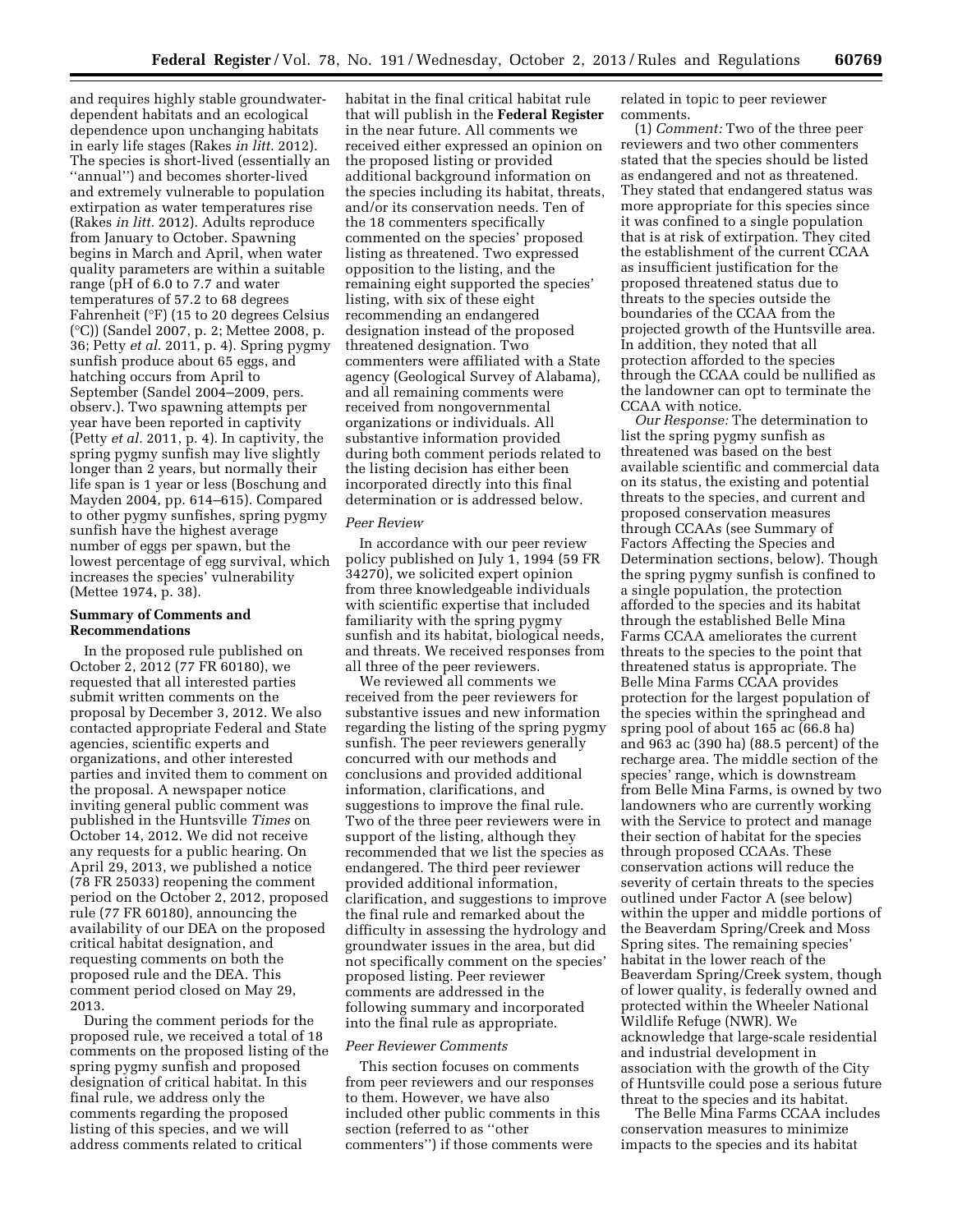caused by livestock, chemical usage, stormwater runoff, deforestation, development, and groundwater removal (see specifics under *Factor A*  discussion, below). Therefore, it reduces the immediacy of the threats to the species and its habitat to the point where the spring pygmy sunfish is not in danger of extinction (endangered). Rather, it is likely to become endangered throughout all or a significant portion of its range within the foreseeable future when considering the future threats it faces from potential residential, commercial, and industrial development in the vicinity and therefore, it meets the definition of a threatened species under the Act (16 U.S.C. 1531 *et seq.*). We acknowledge that landowners have the option to terminate CCAAs with notice; however, our assessment is based on the protection this agreement currently affords the species and its habitat.

(2) *Comment:* One peer reviewer commented that the case for excessive groundwater usage was not documented sufficiently in the proposed rule and the cause for low spring water levels has not been demonstrated to be seasonally variable, the result of extraction, or a combination of both. He further stated that basing species' habitat vulnerability on general statements of groundwater occurrence, recharge, and movement should be better documented with local data and monitoring information if possible. Another individual commented that there were no data to support the claim that groundwater withdrawal had negatively affected the species.

*Our Response:* We reviewed available hydrological information (Erman 2002; Field and Sullivan 2003; Younger 2007; Likens 2009; Healy 2010) in our assessment of threats to the species; this information included local hydrological information such as The Geological Survey of Alabama's (GSA) studies of caves in the Tennessee River Valley area near the Beaverdam system (Moser and Rheams 1992, pp. 6–8; Rheams *et al.*  1992, pp. 7–20) and Cook *et al.'s* (2013) recent study of the recharge area of the Beaverdam Spring/Creek system. We have incorporated information from these studies into appropriate sections in this final rule.

The effects of pumping or diversion of springs and its negative consequences to spring-dependent species, such as the spring pygmy sunfish, are well documented in the literature (e.g., Williams and Etnier 1982; Cooper 1993; Hubbs 1995; Kuhajda 2004; Likens 2009; see Summary of Factors Affecting the Species, *Factor A*). Sandel (in Kuhajda *et al.* 2009, pp. 16, 19)

documented a negative relationship between excessive pumping activities and degraded habitat in Beaverdam Spring at Lowe's Ditch and in Horton and Thorsen springs. A 99-percent decline of the spring pygmy sunfish population was estimated at Thorsen Spring following water extraction and the resulting desiccation of vital aquatic vegetation (see Summary of Factors Affecting the Species). Information concerning the smaller springs within the system, i.e. Moss, Thorsen, and Horton, along with Pryor Spring, which is unoccupied by the species, indicates that groundwater and surface water extraction, along with drought, contributed to the destruction of the species' habitat (Sandel 2011, p. 6). Thus, based on the best scientific and commercial information available on spring systems and site-specific monitoring studies, we have determined that excessive groundwater extraction poses a current and future threat to the spring pygmy sunfish (see Summary of Factors Affecting the Species, *Factor A*). However, subsurface groundwater movement in this region of Alabama is quite complex, and more studies are needed. We agree that these additional studies will increase our understanding of the hydrological and biological dynamics of the spring system where the spring pygmy sunfish occurs.

(3) *Comment:* One peer reviewer commented that potential threats from chemical contaminants may be somewhat overstated based on generalized watershed information taken from overview book sources. Another individual commented that there were no data to support the claim that pesticides and nitrification were threats to the species.

*Our Response:* The best available scientific and commercial data, as presented in the Summary of Factors Affecting the Species section, on the prevalence of contaminants within the Beaverdam Spring/Creek watershed and their negative effects on aquatic organisms and specifically on the spring pygmy sunfish, indicate that contaminants have been a factor in the decline of the spring pygmy sunfish. Baseline contaminant trend information has been collected for decades within the Tennessee Valley surface and ground waters by the U.S. Geological Survey, GSA, and other sources documenting the general negative impacts of water quality contamination, whether from fertilizers or pesticides, on aquatic organisms. Specific information on the Lower Tennessee River Valley area concerning surface and groundwater contaminants, along with the susceptibility of the aquifers to

surface contaminants (Bossong and Harris 1987; Hoos 1999; Kingsbury 1999; Hoos and Powell 2002; Kingsbury 2003; Powell 2003), was used to characterize groundwater aquatic systems within the specific spring pygmy sunfish sites. Between 1999 to 2001, 35 pesticides and volatile organic compounds were detected in wells and springs within the Lower Tennessee River Valley (Woodside *et al.* 2004, pp. 1–2). Within the Eastern Highland Rim, the Beaverdam Spring/Creek watershed was shown to have the highest annual crop harvest, the highest total annual nitrogen use, the second highest annual phosphorus use, and elevated pesticides in the groundwater (Kingsbury 2003, p. 20; National Water Quality Assessment Program (NAWQA) 2009a, b; Mooreland 2011, p. 2; Cook *et al.* 2013, pp. 17–20). The concentration of nitrate as nitrogen and total phosphorus found in Beaverdam Spring was 2.77 milligrams per liter (mg/L), and 0.061 mg/L respectively, which is four and 1.7 times above the upper limit for wildlife protection set by the State of Alabama (Cook *et al.* 2013, pp. 17–19). Pesticides were likely the causative factor in the extirpation of the Pryor Springs population, which began its decline after the application of the pesticide 2,4 dicholorophenoxyactic acid (2,4-D) to that area in the 1940s (Jandebeur 2012c, pp. 1–18).

(4) *Comment:* One peer reviewer commented that statements derived from general knowledge and field observation over short periods of time and presented as fact reveal a bias in the proposal about damage to (and status of) spring pygmy sunfish.

*Our Response:* We thoroughly reviewed all available scientific and commercial data in preparing the proposed rule and in completion of this final rule. We sought and reviewed historical and recent publications and unpublished reports concerning the spring pygmy sunfish as well as literature concerning springs and threats to these systems. This included reliable unpublished reports, non-literature documentation, and personal communications with experts. We have incorporated the most current and historical scientific information available concerning the habitat and natural history of the species (see ''*Species Information''* in Background section, above). Studies over the last decade have documented negative changes in the habitat and overall populations of the species (Sandel 2007, 2008, 2009, 2011; Jandebeur 2011a, 2012a). The proposed rule was reviewed by the public, which also included a peer review by three experts according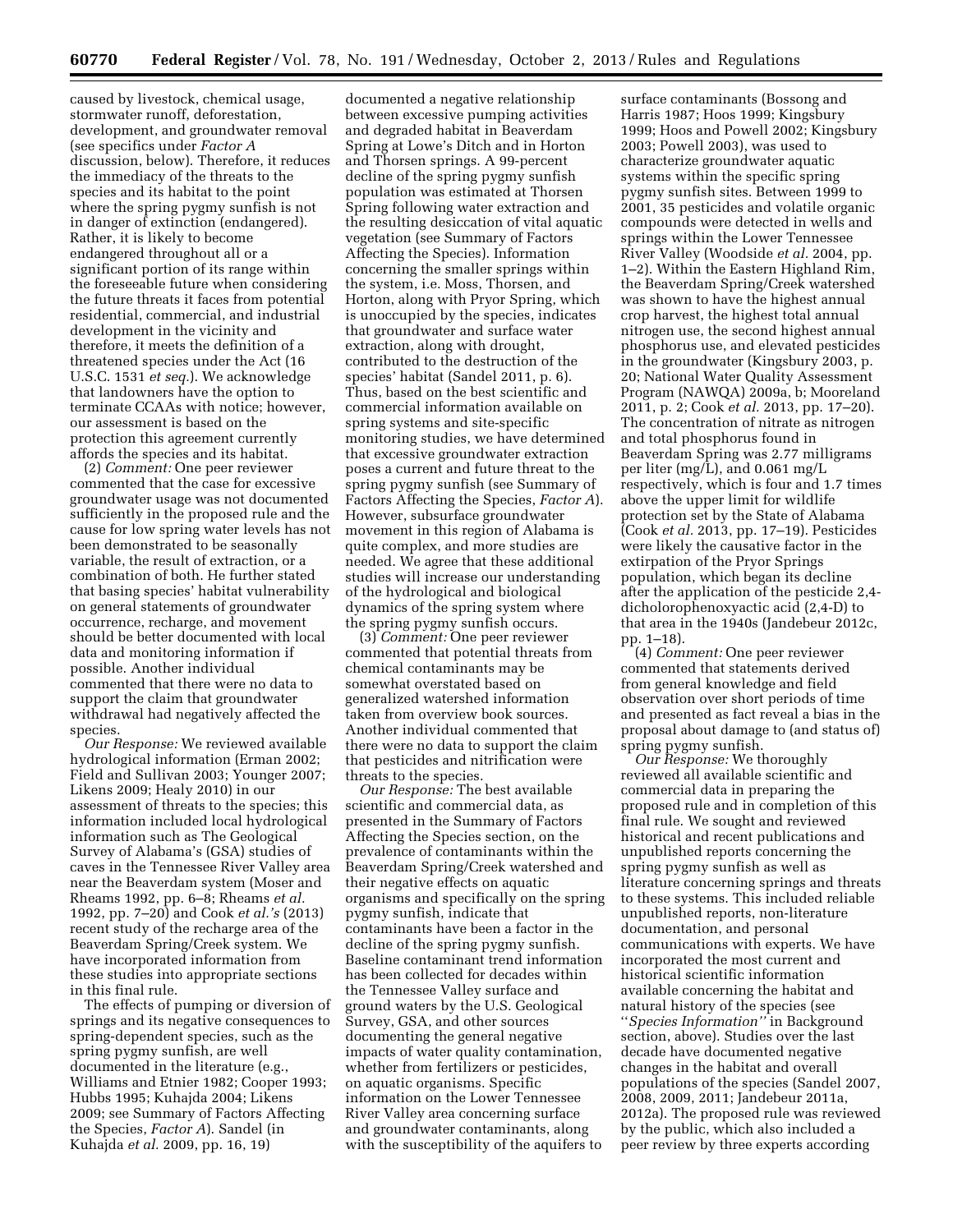to our policy (see *Peer Review* section, above). The other two peer reviewers, while providing additional information on habitat, life history, and threats, agreed that our threat assessment supported our decision to list this species, though they stated endangered status was more appropriate (see Comment 1). In short, we based our decision on the best scientific and commercial data available, as required by section 4(b)(1) of the Act.

(5) *Comment:* One peer reviewer commented that sampling may be inadequate relative to technique and method or insufficient in scope to adequately assess population size and distribution. Another individual stated that documented population declines were questionable and were a reflection of inadequate sampling methods.

*Our Response:* Relative abundance of spring pygmy sunfish estimated by catch-per-unit-effort (CPUE), the method that was employed, is a standard metric in biological surveys and is an approved method by the American Fisheries Society for estimating fish abundance (Murphy and Willis 1996, pp. 158–159), as is comparing this information through time at various collection sites. The information gathered during the field work is of sufficient extent and duration to document the rarity of the spring pygmy sunfish and its population decline and adheres to the information standard in section 4(b)(1) of the Act, as the use of the best scientific and commercial data available.

### *Comments From States*

Section 4(i) of the Act states, ''the Secretary shall submit to the State agency a written justification for his failure to adopt regulations consistent with the agency's comments or petition.'' We received two comments from individuals who are employees of a State agency. One of these individuals was also a peer reviewer of the proposed rule (see *Peer Reviewer Comments*  section, above). Both provided additional information on the species' habitat and threats, which has been incorporated into this final rule, and neither stated a position on the proposed listing of the spring pygmy sunfish as threatened.

### *Public Comments*

### *General Comments Issue 1: Science*

(6) *Comment:* One individual commented that the listing of the spring pygmy sunfish is not supported by the best science and is not warranted. Service policy requires that peerreviewed literature be considered scientifically superior. The Service

based its proposed listing on information from the petition, which is scientifically unreliable since it consisted of unconfirmed information and personal observations. The Service should not base listing decision on potential threats that are pure speculation. Peer-reviewed literature and other data do not support a listing.

*Our Response:* See our responses to Comments 1, 2, 3 and 4, above. Under the Act, we determine whether a species is endangered or threatened due to any of the five factors (see Summary of Factors Affecting the Species, below), and we are required to make listings determinations on the basis of the best available scientific and commercial data available (16 U.S.C. 1533(a)(1) and (b)(1)(A)). The Service reviews and uses information on the biology, ecology, distribution, abundance, status, and trends of species, as well as information on current and potential threats, from a wide variety of sources as part of our responsibility under the Act. Some of this information is anecdotal, some of it is oral, and some of it is found in written documents. These documents include status surveys, biological assessments, and other unpublished material (i.e., ''gray literature'') from State natural resource agencies and natural heritage programs, Tribal governments, other Federal agencies, consulting firms, contractors, and individuals associated with professional organizations and higher educational institutions. We also use published articles from juried (peer-reviewed) professional journals whenever available.

All decisions are made on the basis of the best scientific and commercial data available and are subject to extensive internal review as well as external peer review by recognized authorities to help ensure that our decisions conform to contemporary scientific principles. We have incorporated the most current and historical scientific and commerical data available concerning the habitat and natural history of the species (see Background section, above). Our determination of threatened status for this species is supported by the information presented in our Summary of Factors Affecting the Species discussion, below, and complies with the Act's requirement to base our decision on the basis of the best scientific and commercial data available. We have also complied with our policy on peer review (59 FR 34270) as discussed under the *Peer Review*  section above.

(7) *Comment:* One individual stated that our assertion that the spring pygmy sunfish occupies only 5 river miles of

Beaverdam Creek is speculative and contradicted by prior research. It is unknown if the species has been extirpated from Pryor Springs, and based on previous surveys, Wheeler NWR contains numerous areas populated by the spring pygmy sunfish. Surveys to date have been limited to unaltered spring runs with filamentous, submergent vegetation. The habitat and range of spring pygmy sunfish is broader and more diverse, as there is documented evidence of sustained populations in areas of differing water qualities such as beaver dam impoundments, creek banks, and lake backwaters. Exploration of all potential habitats is needed to establish the range of the species and undertake any listing decision.

*Our Response:* Our determination that the spring pygmy sunfish's range is restricted to approximately 6 miles of Beaverdam Creek is supported by the best scientific and commercial data available as required under section 4(b)(1) of the Act. This species was historically known from three independent tributaries of the Tennessee River: Cave Spring, Pryor Spring/Branch, and Beaverdam Spring. The Cave Spring population was extirpated in 1934, and the Pryor Spring/Branch System population was extirpated in the 1940s. Reintroduction efforts into Pryor Spring in the 1980s were ultimately unsuccessful, as the species has not been observed in this system since 2007 (see ''Historical Distribution and Status'' in the Background section, above). All of these spring habitat localities shared similar biological and physical parameters (see ''Habitat'' in Background section, above). This type of habitat is rare today, as these systems were mostly developed to meet demand for public water supply and irrigation. In fact, Beaverdam Spring is the only remaining large spring in north Alabama that has not been similarly developed (see Summary of Factors Affecting the Species section, below). Extensive fish surveys within Limestone and Madison Counties in related spring systems with similar vegetation structure as in Beaverdam Spring, and also in different aquatic spring-related habitats, have not located any additional spring pygmy sunfish localities (Caldwell 1965; Armstrong 1967; Jandebeur 1979; Mettee and Pulliam 1986; Etnier 1990; Shute 1994; Jones 1995; Larson 1995; Mayden *et al.* 1995; Jandebeur 1997, 2011a; Sandel 2008, 2009, 2011). Though the species has been found in some habitats that have been altered from their original natural condition,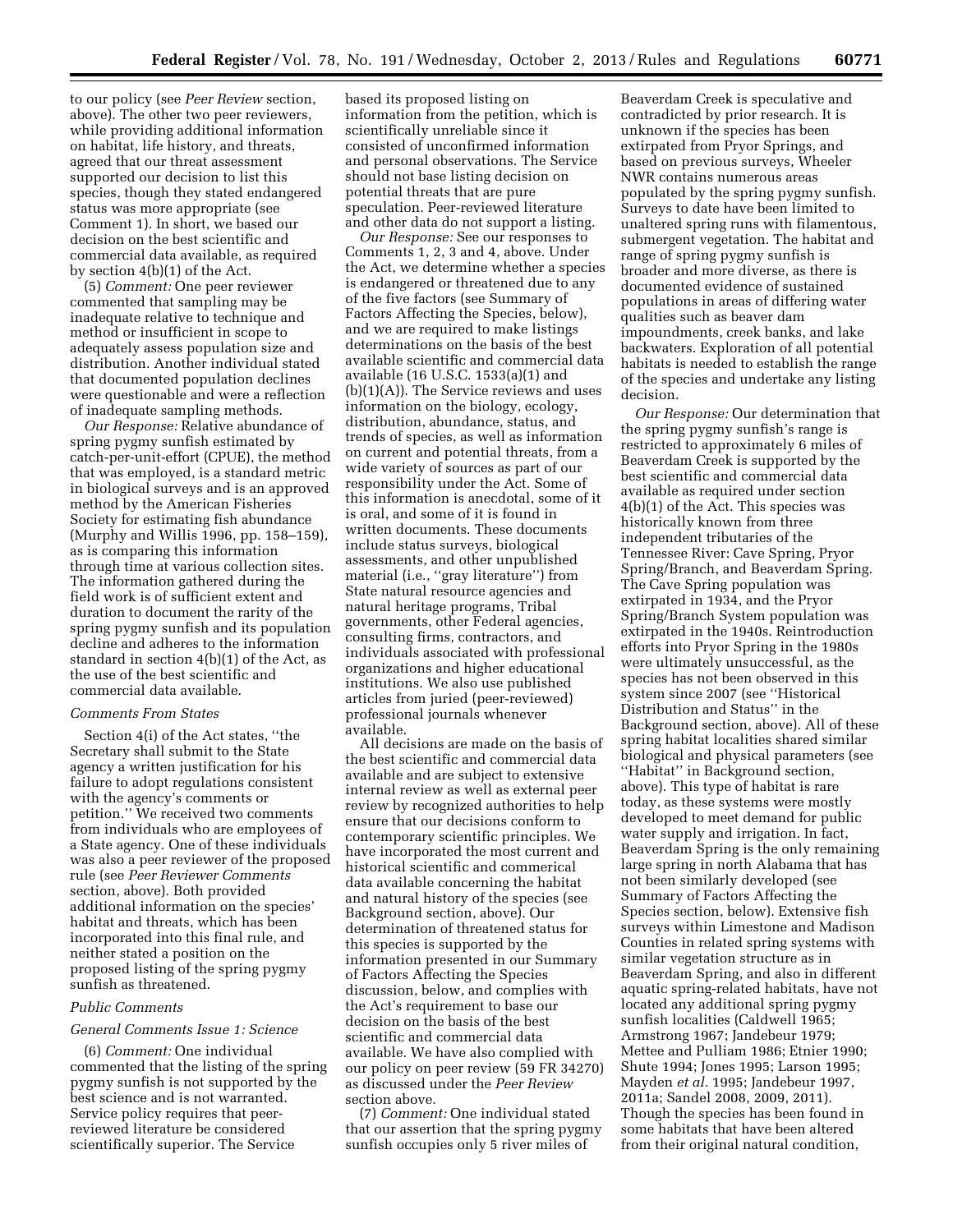such as a beaverdam, there is no evidence that these are sustaining populations. To the contrary, the latest data reported by Sandel (2011, p. 6), for collections within the spring pygmy sunfish's current range between 2005 to 2010, indicate declines in all known populations including Beaverdam Creek, and Moss, Horton, and Thorsen Springs. The spring pygmy sunfish was last documented to occur on the Wheeler NWR approximately 20 years ago in 1993; thus, we consider this area in the lower range of Beaverdam Spring/ Creek system to be part of the historical range. Based on our review of the best available scientific and commerical data, including analysis of the species habitat and previous status surveys, the surveys for the species have been appropriate and have confirmed its rarity, vulnerability, and range.

(8) *Comment:* One commenter postulated that mechanical disturbance and siltation actually benefit the spring pygmy sunfish. He stated that the spring pygmy sunfish tolerates and thrives where there has been substantial modification to the spring habitat through agricultural and animal husbandry practices as evidenced by its long-term coexistence with cattle.

*Our Response:* There is no information or evidence to support the premise that the species thrives in habitat modified by livestock or in areas with siltation and disturbance. The best available scientific and commercial data indicate that habitat alteration has been a causative factor in the decline of the spring pygmy sunfish. The species is known in greatest numbers from the spring head of Beaverdam Spring/Creek, where there is no livestock impact and no evidence of problems with excessive sedimentation. The spring pygmy sunfish may be able to tolerate some degree of habitat and water quality modification for short periods of time and may be able to reestablish themselves given improved conditions. However, livestock impacts to aquatic habitat are well-documented in the scientific literature, and suspended sediments, which are stressors to aquatic organisms, are typically increased in aquatic habitats used by livestock. Excessive sediment directly impacts fish health and decreases water clarity, which reduces light penetration needed for plant growth and indirectly results in impacts to fish, and in particular, the spring pygmy sunfish's spawning and feeding sites (see Summary of Factors Affecting the Species, *Factor A* section).

(9) *Comment:* One individual commented that there are no data to support a metapopulation hypothesis for the spring pygmy sunfish.

*Our Response:* The best scientific and commercial data available support our conclusion that the spring pygmy sunfish exhibits metapopulation structure within the Beavedam Spring/ Creek system. Studies by Sandel (2008, pp. 15–16; 2011, p. 8) found that the spring pygmy sunfish population in Beaverdam Spring/Creek is composed of isolated populations within the spring pools and spring runs, and that the individual spring pygmy sunfish populations are intermittently connected via migration and recolonization after local extinction events. This population structure is consistent with the definition of metapopulations (see ''Historical Distribution and Status'' in Background section, above).

(10) *Comment:* One individual stated that the Service's assertion that the spring pygmy sunfish is a separate and distinct species is questionable.

*Our Response:* We disagree. The commenter did not provide any data to support his statement. The best scientific and commercial data indicate that the spring pygmy sunfish is a distinct, well-described taxon. We are not aware of any disagreement within the scientific community concerning its taxonomic status (see ''Taxonomy and Species Description'' in Background section, above).

(11) *Comment:* One individual stated that we characterized water withdrawal for irrigation usage incorrectly for the Beaverdam Spring system, and we should have used information that presents water quantity issues, withdrawal rates, water volume usage, and specific connectivity among the various water features of the spring system.

*Our Response:* We agree that more detailed studies would contribute to a better understanding of water withdrawal usage in the Beaverdam Spring system. However, in accordance with the information standard under section 4(b)(1) of the Act, we used the best scientific and commercial data available in assessing water extraction usage in the Beaver Spring/Creek system. We gathered water extraction information from the Limestone County Water and Sewer Board, along with information from a recent initial assessment of the aquifer and recharge area by GSA (Cook *et al.* 2013, entire). As discussed in the Summary of Factors Affecting the Species section of this rule, commercial water withdrawal from the aquifer by the Limestone County pumping station, between 2006 and 2011, was over 1 billion gallons (3.9

billion liters) at an estimated flow rate of 450 gpm (1,740 lpm) (Holland 2011, pers. comm.). Groundwater withdrawal by the cities of Huntsville and Madison (east of the spring pygmy sunfish habitat), and the adjacent rural population, is estimated at 16 million gallons per day (62 million liters per day) (Hoos and Woodside 2001, p. 1; Kingsbury 2003, p. 2; Sandel 2007– 2009, pers. comm.). Negative impacts to the spring pygmy sunfish from excessive ground water extraction are discussed in the Summary of Factors Affecting the Species section, below, and also in our response to Comment 2, above.

### *General Comments Issue 2: Procedural and Legal Issues*

(12) *Comment:* One individual commented that the Service must not only examine and evaluate the raw data but must also make those data available to others. Internal materials relied upon by the Service have not been made available for public review.

*Our Response:* Complete lists of references, including unpublished information, cited in the proposed rule (77 FR 60180; October 2, 2012) and in this final rule are available on the Internet at *<http://www.regulations.gov>* at Docket No. FWS–R4–ES–2012–0068 and upon request from the Mississippi Ecological Services Field Office (see **ADDRESSES,** above). In addition, as stated in our proposed rule, all supporting documentation used in preparing the proposed rule was available upon request and for public inspection, by appointment, at the U.S. Fish and Wildlife Service, Mississippi Ecological Services Field Office. All supporting documentation used in our rulemakings is a matter of public record; however, the number of sources referenced is often voluminous. Therefore, it is not possible for us to post all information sources used on the Internet.

(13) *Comment:* One individual commented that listing was unnecessary in light of the current and proposed CCAAs and that these agreements are more successful at protecting the species than listing. Threats to the species can be alleviated through less restrictive means such as the use of best management practices (BMPs).

*Our Response:* We agree that CCAAs are a cooperative mechanism to manage and protect the spring pygmy sunfish. The CCAA (Belle Mina Farms) developed for the species identifies BMPs that adequately protect the species and its habitats from current land use practices within the areas enrolled in the CCAA. The two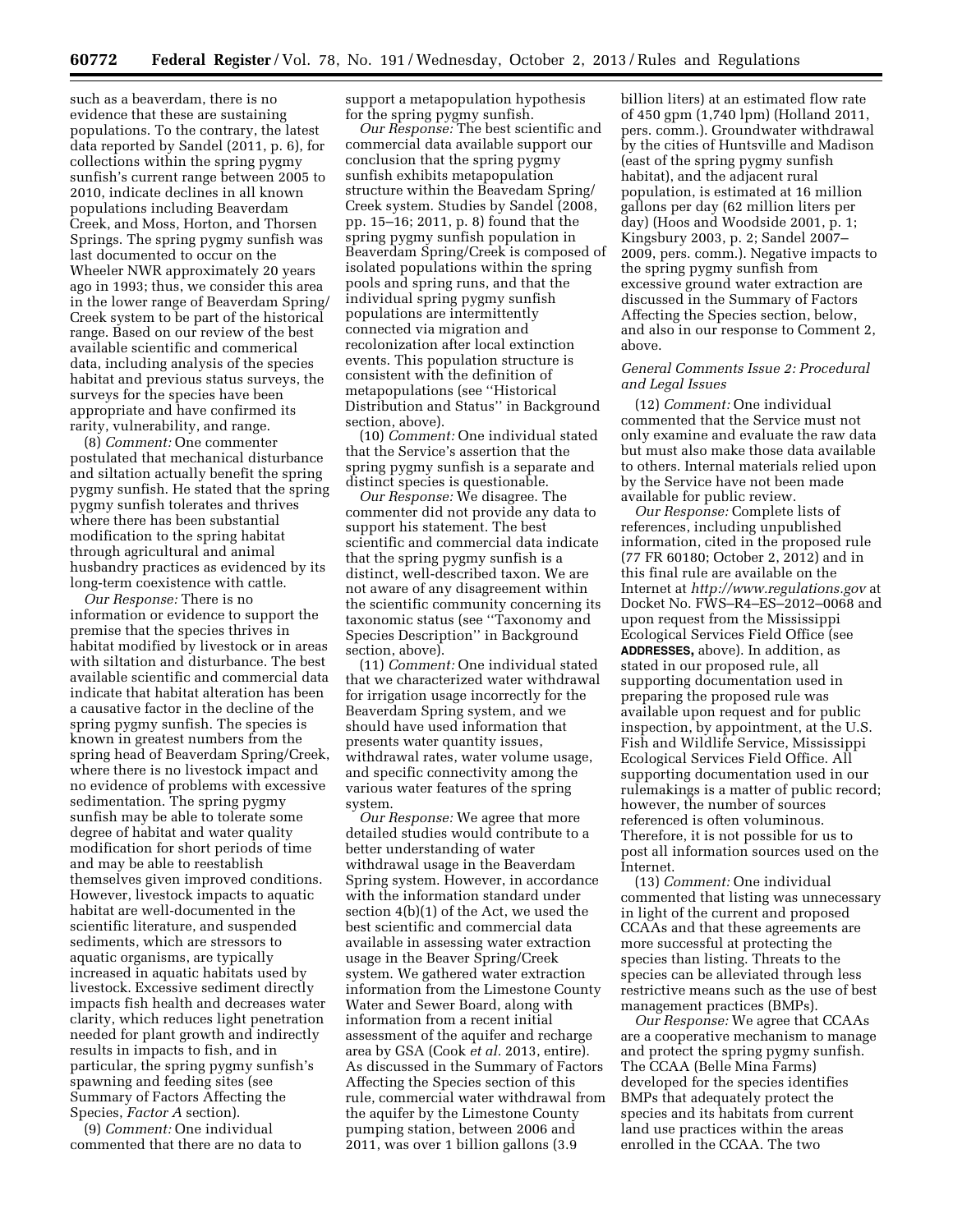proposed CCAAs also identify similar BMPs. However, the conservation actions in the current and proposed CCAAs do not remove the threats to the species and its habitat to the point that listing is not necessary, especially when considering probable and potential impacts from planned residential and industrial development. In the Summary of Factors Affecting the Species and Determination sections, below, we discuss our analysis of the threats to the species weighed against the benefits provided through the current and proposed CCAAs. The primary threat to the species is from habitat modification (Factor A), most notably the large-scale industrial and residential development planned adjacent to this species' habitat, which has the potential to impact the hydrology and other aspects of the spring system. The use of BMPs outlined in the CCAAs are important measures in conserving the spring pygmy sunfish, particularly considering the current agricultural land use within the watershed. However, when land use changes to industrialization and urbanization, as is likely in this area, the standard BMPs from the CCAAs are inadequate to address the complex issues such as aquifer recharge, stormwater management, and chemical transport in association with development. In addition, there may be activities associated with the increased development, such as roadways and utility (e.g., water, sewer, and electrical) corridors outside of the landowner's control, that have the potential to impact land enrolled in the current and proposed CCAAs. Therefore, the spring pygmy sunfish needs the protection afforded to federally listed species under sections 7 and 9 of the Act to ensure its conservation.

(14) *Comment:* The Service does not have authority to take action for a purely intrastate species such as the spring pygmy sunfish. It is questionable if the Federal government can regulate such a species under the Commerce Clause of the U.S. Constitution. An action listing the spring pygmy sunfish is beyond the powers afforded to the Service and Federal Government.

*Our Response:* The constitutionality of the Act in authorizing the Services' protection of endangered and threatened species has consistently been upheld by the courts (e.g., *GDF Realty Investments, Ltd.* v. *Norton,* 326 F.3d 622 (5th Cir. 2003); *Gibbs* v. *Babbitt,* 214 F.3d 483 (4th Cir. 2000); *National Association of Homebuilders* v. *Babbitt,* 130 F.3d 1041 (D.C. Cir. 1997), *cert. denied,* 524 U.S. 937 (1998); *Rancho Viejo* v. *Norton,* No. 01–5373 (D.C. Cir. 2003); and *United* 

*States* v. *Hill,* 896 F. Supp. 1057 (D. Colo. 1995). All of these courts have held that regulation under the Act to protect species that live only in one State is within Congress' Commerce Clause power and that loss of animal diversity has a substantial effect on interstate commerce (*National Ass'n of Home Builders,* 130 F.3d at 1050–51; see *Rancho Viejo,* 323 F.3d at 310, n. 5). Thus, although the spring pygmy sunfish is currently known to occur only within the State of Alabama, the Service's application of the Act to add this species to the Federal List of Endangered and Threatened Wildlife is constitutional.

## **Summary of Changes From Proposed Rule**

In response to comments, we have incorporated additional information pertaining to this species' conservation, life history, and habitat as provided by the peer reviewers and others. Specifically, we added new information on the hydrology of the Beaverdam Spring/Creek watershed into the Background and Summary of Factors Affecting the Species sections of this rule. In addition, we have edited our threat discussion under the Summary of Factors Affecting the Species section and most notably added new information pertaining to the proposed industrialization of the Beaverdam Spring/Creek watershed under the *Factor A* discussion.

## **Summary of Factors Affecting the Species**

Section 4 of the Act and its implementing regulations (50 CFR 424) set forth the procedures for adding species to the Federal Lists of Endangered and Threatened Wildlife and Plants. A species may be determined to be an endangered or threatened species due to one or more of the five factors described in section 4(a)(1) of the Act: (A) The present or threatened destruction, modification, or curtailment of its habitat or range; (B) overutilization for commercial, recreational, scientific, or educational purposes; (C) disease or predation; (D) the inadequacy of existing regulatory mechanisms; or (E) other natural or manmade factors affecting its continued existence. Listing actions may be warranted based on any of the above threat factors, singly or in combination. Each of these factors is discussed below.

### *Factor A. The Present or Threatened Destruction, Modification, or Curtailment of Its Habitat or Range*

Increased human population growth in Limestone County of over 20 percent between the 2000 and 2010 census (Hill *in litt.* 2013), and the accompanying demand for water could alter the Beaverdam Spring/Creek system and its recharge areas through increased water extraction (pumping), diversion, and retention (Erman 2002, p. 8; Cook *et al.*  2013, pp. 33–34). Because springs provide shelter, thermal refuge, breeding sites, movement corridors, and prey source habitat for the spring pygmy sunfish, the species is dependent on water quantities sufficient to provide spring habitat that is stable and permanent (Erman 2002, p. 8). Within the spring pygmy sunfish range, the Beaverdam Spring pool area, which has the greatest concentration of spring pygmy sunfish, is the least disturbed of all springs in the system. Moss, Thorsen, and possibly Horton Springs, which have been altered in some manner over the last 60 plus years, were allowed to recover and stabilize; however, these springs support lower numbers of the species than Beaverdam Spring. The condition of Pryor Springs and spring run continued to deteriorate over time (Sandel 2008, pp. 1–31; 2011, pp. 1–3, 1–11; Jandebeur 2012c, pp. 15– 16; 2013, pp. 2–5) to the eventual demise of the species at this site in 2007.

### Urban and Industrial Development

The history of development of large springs does not inspire confidence that the Beaverdam Spring environs will be conserved as a natural ecosystem (Jandebeur 2012a, p. 22). Groundwaterfed habitat suitable for the spring pygmy sunfish was historically more prevalent across the Tennessee Valley region of north Alabama than today, as these systems were mostly developed to meet demand for public water supply and irrigation, as well as recreational parks (Jandebeur 2012a, p. 1). Except for Beaverdam Spring, there are no large springs remaining in Lauderdale, Limestone, or Madison County that have not been developed for private or municipal use (Jandebeur 2012a, p. 22).

Urban development adjacent to the Beaverdam Spring/Creek system could fragment and directly impact suitable spring pygmy sunfish habitat by decreasing water quality and quantity, changing the aquatic vegetation structure, and limiting the species' movement throughout the system. When an area is urbanized, many impermeable surfaces are constructed such as roofs, pavements, and road surfaces. All are intentionally constructed to be far less permeable than natural soils and to remove stormwater quickly, which results in a reduction in direct recharge into the aquifer, increased stormwater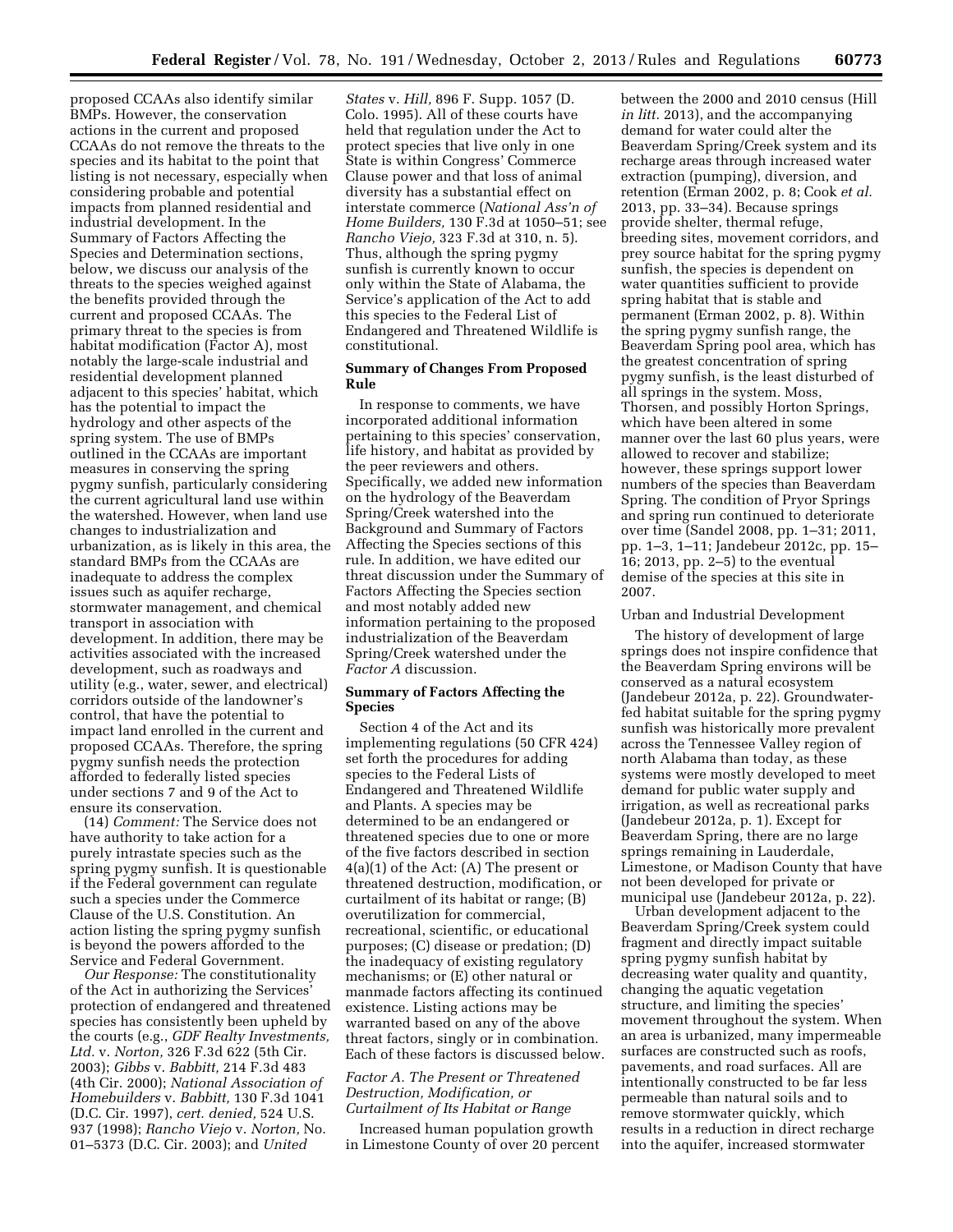runoff (Younger 2007, p. 39), acute and chronic changes in water quality parameters such as decreased oxygen levels, increased temperature, concentrations of toxic heavy metals or other molecules (Cooper 1993, pp. 402– 406; McGregor and O'Neil 2011, pp. 5– 15; Cook *et al.* 2013, pp. 33–34), and increased water quantity and flow velocity (Field and Sullivan 2003, pp. 326–333).

The stormwater flow velocity carries sediments that may scarify (make scratches or cuts in) rock and gravel substrates (Waters 1995, pp. 57, 66) and uproot aquatic vegetation, thereby destroying important foraging, spawning, and refuge habitat for the species (Field and Sullivan 2003, pp. 326–333). Excessive sediment has been shown to wear away and suffocate periphyton (organisms that live attached to objects underwater), disrupt aquatic insect communities, and negatively impact fish growth, physiology, behavior, reproduction, and survival (Waters 1995, pp. 109–118). Fish gills are delicate and easily damaged by fine sediment. As sediment accumulates in the gills, fish respond by excessively opening and closing their gills to try to remove the silt. If irritation continues, mucus is produced to protect the gill surface, which may impede the circulation of water over gills and hence interfere with respiration. Under extreme or prolonged exposure to sediments, fish may actually die due to physically damaging and clogging their gills (Berg 1982, pp. 177–195).

The spring pygmy sunfish is currently facing threats from ongoing development and from planned largescale residential and industrial projects within the vicinity of the Beaverdam Spring/Creek watershed (Bostick and Davis 2013, pers. comm.; Hill *in litt.*  2013). Sandel (2011, p. 11) observed declines in the species' population numbers and attributed it to sedimentation from two nearby construction activities: the construction of a new sewer line adjacent to the spring system and the ongoing construction of the Ashbury subdivision 2.3 mi (3.7 km) northeast of the species' habitat. The Ashbury subdivision, adjacent to Moores Branch and draining into the upper Beaverdam Spring/Creek watershed, filled adjacent wetlands when residential housing, roads, utility crossings, and stormwater drains were constructed (U.S. Army Corps of Engineers 2011, pp. 1–6).

The City of Huntsville's Master Plan for Western Annexed Land (Sasaki 2011, pp. 1–83) proposes developing a total of 10,823 ac (4,379.9 ha) adjacent to spring pygmy sunfish habitat. More

than 68 percent of the proposed development area is adjacent to the Beaverdam Spring/Creek watershed and consists of four major industrial sites encompassing approximately 4,000 ac (1,619 ha) (Bostick and Davis 2013, pers. comm.). The Huntsville Master Plan would cover much of the known recharge area with residential, commercial, and industrial development (Jandebeur 2012a, p. 20). The restricted-use area for subdivision development, within the City of Huntsville, is a minimum of 25 ft (7.6 m) from the perimeter of a perennial spring. However, no restrictions are set forth for ephemeral springs or seasonal groundwater seepages (City of Huntsville 2007, p. 28), which include many of the ephemeral springs, seepages, and streams draining into the Beaverdam Spring/Creek watershed. These features are necessary for maintenance of seasonal flow rates. Filling them or converting them to developed areas could therefore adversely affect the spring pygmy sunfish. In addition, there are roads proposed to connect the planned developments with the Interstate 65 and Interstate 565 corridors (Sasaki 2011, pp. 1–83), along with feeder roads and improvements on primary and secondary existing roadways in support of new residential and industrial projects (Sasaki 2011, pp. 1–83; Hill *in litt.* 2013). Developed, paved-over areas (impervious substrate) promote runoff and inhibit infiltration, changing water flow rates from slow and incremental to fast and localized, because stormwater is directed via surface routes into specific areas of the receiving stream, rather than infiltrating into the soil or draining naturally into surface water.

Pumping or diversion of springs creates unstable conditions for springdependent species such as the spring pygmy sunfish through fluctuating water levels and temperature changes (Williams and Etnier 1982, pp. 11–18; Hubbs 1995, pp. 989–990; Kuhajda 2004, pp. 59–63). The incremental and cumulative groundwater recharge effects on the habitat of the spring pygmy sunfish may not become evident for years (Cooper 1993, pp. 402–406; Likens 2009, p. 90). Within north Alabama, the availability of large quantities of groundwater from springs has been an important factor in industrial and urban development (Warman and Causey 1963, p. 93). It is estimated that, by 2015, the population in Limestone and Lauderdale Counties will increase dramatically (Roop 2010, p. 1; Hill *in litt. 2013*), along with expanding urbanization and industrialization

(Sasaki 2011, pp. 1–83). The potential over-development of groundwater resources, especially in the recharge areas for Beaverdam Spring, Moss Spring, and the Beaverdam Creek, raises concerns about the potential loss of groundwater-fed habitat essential to the only remaining population of the species (Jandebeur 2012a, p. 20–21).

The Fort Payne Chert of the Early Mississippian Age is the principal aquifer of spring pygmy sunfish habitat and provides groundwater to all of Limestone County (McMaster and Harris, Jr. 1963, p. 1; Cook *et al.* 2013, pp. 3–7). Groundwater in the County is ultimately derived from percolation of precipitation (McMaster and Harris, Jr. 1963, p. 17; Cook *et al.* 2013, pp. 3–13) into the aquifer system. In urban settings, percolation of rainwater to the aquifer may be disrupted due to less pervious zones and more shunting of rainfall into stormwater systems (Younger 2007, pp. 117–121; Healy 2010, pp. 70–72). Change in land use from rural to urban/industrial (Bostick and Davis 2013, pers. comm.) within the Beaverdam Spring/Creek area could be detrimental to the spring pygmy sunfish due to negative changes in the water quality parameters such as oxygen and temperature, along with changes in water quantity, such as increased stream flow and velocity, due to increased amounts of impervious materials and associated stormwater runoff in the watershed (Cook *et al.* 2013, pp. 33–34). This may be coupled with a subsequent reduction in precipitation infiltrating through the soil surface to the aquifer, which will ultimately reduce spring base flow (Field and Sullivan 2003, pp. 326–333; Healy 2010, p. 3).

### Water Quantity

Excessive groundwater extraction from the aquifer supplying Beaverdam Spring/Creek is a threat to the spring pygmy sunfish (Drennen 2007–2011, pers. observ.; NAWQA 2009a,b; Sandel 2011, pp. 3–6) because of the reduction of the water levels in the aquifer and resultant decreased spring outflow (Williams and Etnier 1982, pp. 11–18; Hubbs 1995, pp. 989–990; Kuhajda 2004, pp. 59–63; Cook 2011, pers. comm.). Sandel (in Kuhajda *et al.* 2009, pp. 16, 19; 2011, pp. 3–6) documented a relationship between pumping activities in Beaverdam Spring (Lowes Ditch) area, and Horton and Thorsen Springs, and degraded spring pygmy sunfish habitat. Even though Moss Spring has never been directly pumped (Sewell *in litt.* 2013), the water extraction of the Beaverdam Spring area, specifically at Lowes Ditch, may have impacted Moss Spring water levels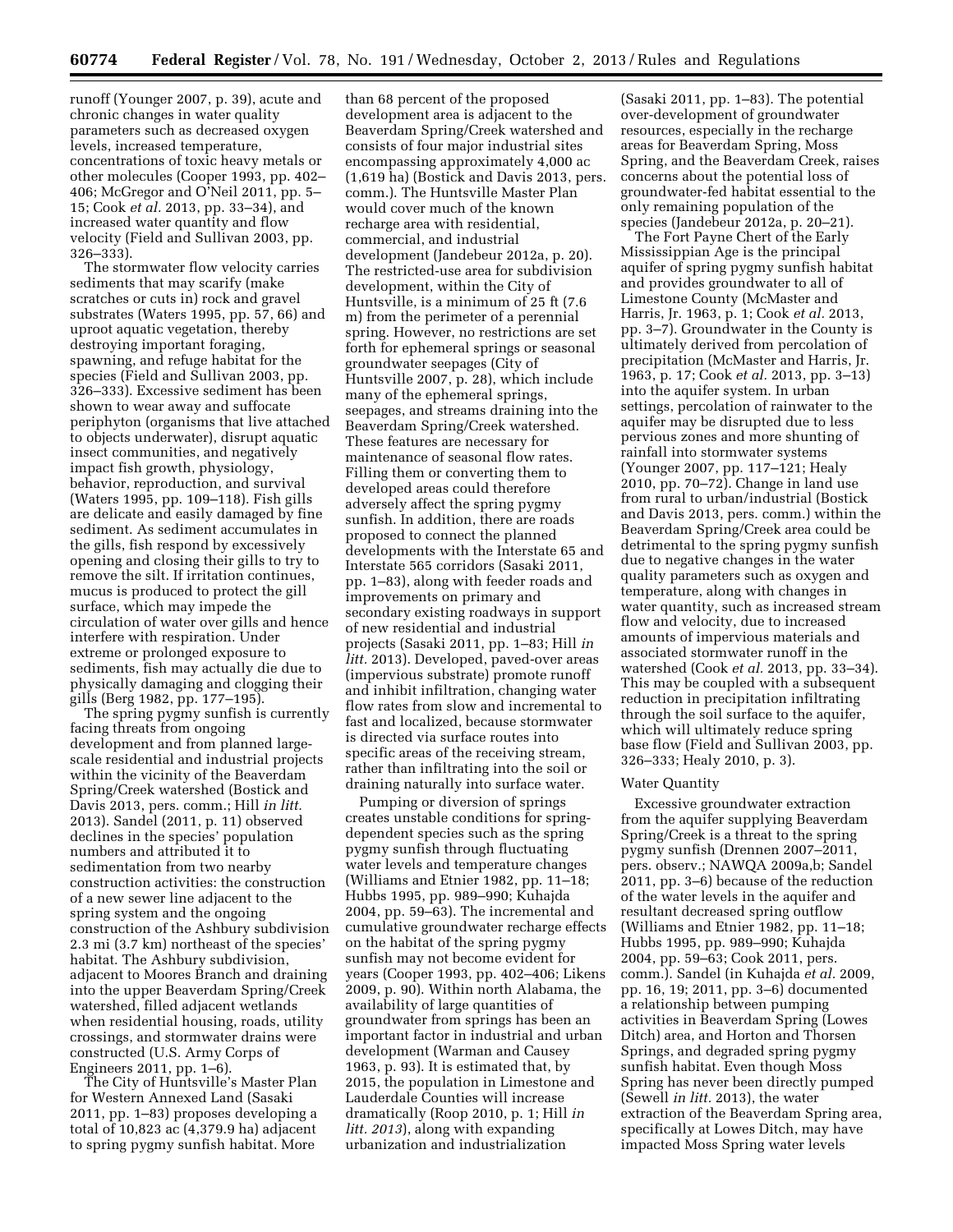(Sandel 2011, pp. 6) and aquatic vegetation (Drennen pers observ. 2011). In Thorsen Spring, during 2007, water was extracted to a level that, in conjunction with the drought, destroyed vital aquatic vegetation and decreased the abundance of the spring pygmy sunfish by 99 percent (Sandel 2004– 2009, pers. observ.; Sandel 2011, p. 6). The proximity of the spring pygmy sunfish's habitat to agricultural land throughout its range makes it vulnerable to drought and associated impacts due to the extraction of groundwater and surface water for agricultural uses (Cooper 1993, pp. 402–406). Sandel (in Kuhajda *et al.* 2009, pp.16, 19) roughly estimated that up to 16,000 gpm (62,000 lpm) of water was extracted from the Beaverdam Spring/Creek watershed for agricultural purposes during drought conditions during the 2008 growing season. He further noted in the field that this level of withdrawal desiccated and killed aquatic vegetation necessary for the spawning, foraging, and shelter of the species.

Commercial water withdrawal from this same aquifer by the Limestone County pumping station, between 2006 and 2011, was over 1 billion gallons (3.9 billion liters) at an estimated flow rate of 450 gpm (1,740 lpm) (Holland 2011, pers. comm.). Groundwater withdrawal by the cities of Huntsville and Madison (east of the spring pygmy sunfish habitat), and the adjacent rural population, is estimated at 16 million gallons per day (62 million liters per day) (Hoos and Woodside 2001, p. 1; Kingsbury 2003, p. 2; Hutson *et al.* 2005; Sandel 2007–2009, pers. comm.). Withdrawal of groundwater by pumping, at high levels such as those above, especially during drought conditions, can cause changes to water budgets (Healy 2010, p. 15) and the natural flow of spring systems (Alley in Likens 2009, p. 91). Pumping from wells beside streams also lowers groundwater levels and reduces surface water flow within streams and spring runs. In smaller streams, decreased flow caused by pumping can be large enough to create harmful effects upon the stream and its wildlife (Hunt 1999, pp. 98– 102). Water extraction by pumping also causes a loss of aquifer storage and lowers the pressure in the aquifer (Theis 1935, p. 519), resulting in decreased spring flow velocity and quantity to adjacent streams. These reductions in the natural flow regime may adversely affect the spring pygmy sunfish.

In several large springs in the United States, groundwater extraction for public consumption and agricultural use has impacted federally listed fish species by decreasing groundwater

levels. Examples include the endangered Devil's Hole pupfish (*Cyprinodon diabolis*) (Hoffman *et al.*  2003, p. 1248) and the endangered fountain darter (*Etheostoma fonticola*) (U.S. Fish and Wildlife Service 1996, p. 19). The whiteline topminnow (*Fundulus albolineatus)* (Gilbert 1891), once endemic to Big Spring and Spring Creek, in Huntsville, Madison County, was determined to be extinct in 1971, due to over-pumping, cementing-over of streambank vegetation, and impoundment of the spring pool (Williams and Etnier 1982, pp. 10–11). Severe or excessive water extraction, along with drought in spring pygmy sunfish habitat, to the point that normal water levels may drop for a sustained time period, can cause desiccation, reduction, or change of essential aquatic vegetation necessary for the survival of the species (Sandel 2011, p. 6). A reduction in water quantity also exacerbates the concentration of pollutants that may have both an acute and a chronic negative impact on the species and its habitat (Cooper 1993, pp. 402–406).

The effects of water extraction on stream flow, in combination with drought, may be greater due to the overall decrease in water quantity in the stream. Decreased water levels, following pumping from the spring pool, correspond to decreased aquatic vegetation in the system. Less water quantity increases the dessication of vegetation, which may negatively impact the species (Jandebeur 1979, pp. 4–8; Mayden 1993, pp. 11–12) by reducing the vegetative cover and contributing to eutrophication of the water, as demonstrated by spring pygmy sunfish habitat impacts and subsequent population declines in Horton and Thorsen Springs (Sandel 2004–2009. pers. observ.; 2011, pp. 3–6). Duncan *et al.* (2010, pp. 18–20) showed a correlatation between the abundance of the endangered watercress darter (*Etheostoma nuchale)* in a similar spring system in Jefferson County, Alabama, to the abundance and diversity of aquatic vegetation.

#### Water Quality

The historical intensive use of chemicals within the Lower Tennessee River Valley in Alabama, including agricultural areas close to the Beaverdam Spring/Creek watershed and the recharge areas, may be a potential threat to the species. Contaminant transport occurring with sediment in surface stormwater runoff, or resulting from agricultural runoff, can enter the spring pool and spring run directly without first entering the groundwater.

During 1999–2001, 35 pesticides and volatile organic compounds such as tetrachloroethylene and trichloroethylene were detected in wells and springs within the Lower Tennessee River Valley (Woodside *et al.* 2004. pp. 1–2). Increased toxic concentrations of herbicides coupled with increased desiccation of aquatic vegetation due to drought (Jandebeur 2012c, pp. 1–6, 13) may have contributed to the demise of the Pryor Spring/Branch population of the spring pygmy sunfish.

The ongoing, intensive agricultural practices and proposed urbanization and industrialization plans (Bostick and Davis 2013, pers. comm.; Hill *in litt.*  2013) within the immediate area of the watershed threaten to contaminate the groundwater in the aquifer supplying the Beaverdam Spring/Creek system (Healy 2010, p. 70). Along with volatile organic compounds, general-use pesticides applied along road and power line rights-of-way in urban areas to control woody vegetation and weeds (tebuthiuron and prometon) were detected in wells in Lower Tennessee River Valley aquifers between 1999– 2001 (Woodside *et al.* 2004, pp. 16–20). Transportation of contaminants to the aquifer by recharge water can be slow and steady or highly episodic over time (Healy 2010, p. 75).

Fertilizers and pesticides are transported to the aquifer by recharge, or into surface stormwater routes, where they eventually enter springs and are a threat to the survival of fishes found there (Carson 1962, pp. 41–43; U.S. Fish and Wildlife Service 1996, pp. 35–36; Hoffman *et al.* 2003, p. 1248). Toxins can concentrate when spring flow is reduced, posing an even greater threat to spring fishes. The Beaverdam Spring/ Creek watershed has the highest annual crop harvest, the highest total annual nitrogen use, and second highest annual phosphorus use, along with elevated pesticide usages detected in groundwater, within the Eastern Highland Rim (Kingsbury 2003, p. 20; NAWQA 2009a,b; Mooreland 2011, p. 2; Cook *et al.* 2013, pp. 17–18). Both the historical and extant spring pygmy sunfish populations in Limestone County (Beaverdam Spring/Creek, Pryor Springs) are within the Wheeler Lake Basin (southern boundary of Limestone County), where Tsegaye *et al.* (2006, pp. 175–176) found that rapid urbanization, with associated decrease in agricultural land cover, is likely responsible for water quality degradation in streams from non-point source phosphorus pollution. Natural background levels of phosphorus in groundwater are normally low (Wetzel 1983, p. 281; Cook *et al.* 2013, pp. 18). However,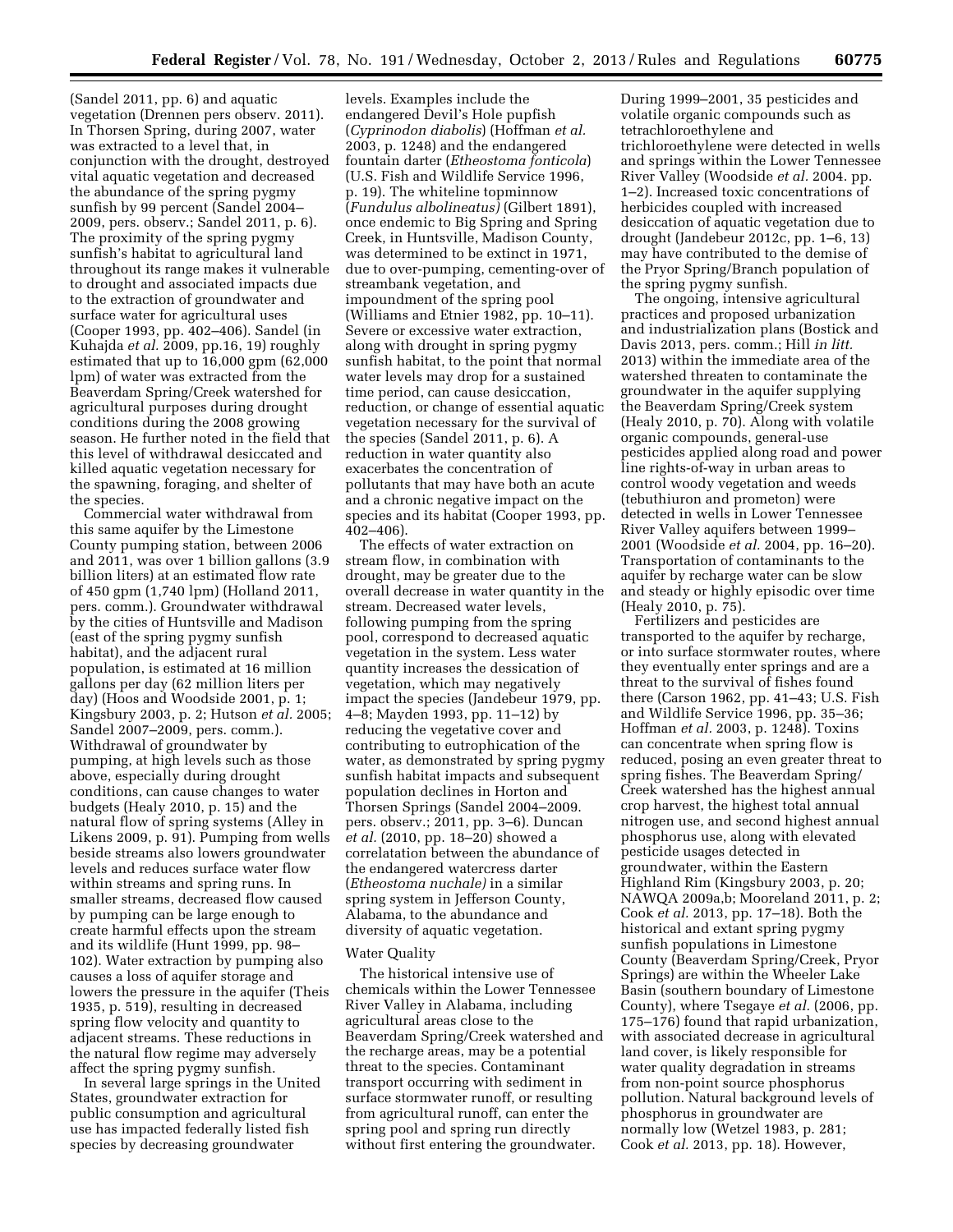urbanization increases the amount of phosphorus from residential fertilizers and storm sewer drainage (Wetzel 1983, p. 281) that may enter groundwater recharge areas. Phosphorus limits biological productivity (Wetzel 1983, p. 255) by impacting organismal metabolism. Nitrogen also impacts aquatic life. For instance, un-ionized ammonia (which contains nitrogen) is highly toxic to fish (Hoffman *et al.* 2003, p. 681). The planned housing and industrial development neighboring spring pygmy sunfish habitat is likely to increase phosphorus and nitrogen levels in the future. Surface water contamination sources are typically nitrate (from fertilizer and animal waste), bacteria, and urban runoff (runoff from yards and asphalt that has heavy metals and pesticides/herbicides). Ground water in karst areas is impacted by surface water with these same contaminants (Tennessee Department of Environment and Conservation 2012, p. 9; Cook *et al.* 2013, pp. 17–19). The concentration of nitrate as nitrogen and total phosphorus found in Beaverdam Spring was 2.77 mg/L, and 0.061 mg/L respectively, four and 1.7 times above the upper limit for wildlife protection (Cook *et al.* 2013, pp. 17–19). McGregor *et al.* (2008, pp. 5–20) found that increased urbanization around Matthews and Bobcat Caves, about 8 mi (12.9 km) east of Beaverdam Creek watershed, will likely affect the ground water and population abundance of the federally endangered Alabama cave shrimp (*Palaemonias alabamae*).

Specific aquatic plants, which the spring pygmy sunfish uses for spawning, shelter, and foraging, are also impacted by indiscriminate use of chemicals (Sandel 2011, pp. 1–5, 8–9; Jandebeur 2012c, p. 2). Since 1945, herbicide usage, cattle grazing, and irrigation have occurred throughout the spring systems and waterways that are habitat for this species (Jandebeur 1979, pp. 4–8). Aquatic vegetation management within Thorsen Spring, Horton Spring, and the Pryor Spring/ Branch system has removed the spring pygmy sunfish's shelter vegetation, egg substrate, and food sites (Jandebeur 1979, pp. 4–8; Mayden 1993, p. 9; Jandebeur 2012d, p. 1–10). Agricultural chemical contamination results in sublethal toxic effects in fish species, affecting the immune system, hormone regulation, reproduction, and developmental stages (Hoffman *et al.*  2003, pp. 1056–1063, 1242). The spring pygmy sunfish's negative response to herbicides (Hoffman *et al.* 2003, p. 1242) is documented by the subsequent reduction and eventual loss of the

population in Pryor Branch after the application of 2, 4-

dichlorophenoxyacetic acid (2,4-D) to that area in the 1940s (Jandebeur 2012d, pp. 1–18). This herbicide is toxic to fish and aquatic invertebrates and has properties and characteristics associated with chemicals generally detected in groundwater contamination. Decaying vegetation caused by the application of this herbicide also impacts fishes by reducing dissolved oxygen levels (Environmental Protection Agency (EPA) Material Safety Data Sheet, undated, pp. 1–3).

Many of the same chemicals used in large-scale agricultural practices are also used by municipal entities, including urban and rural households. Stormwater runoff from city streets, construction sites, and storm sewers; household wastes; and leachate from septic tanks and landfills alter the sediment load in aquatic systems and deposit contaminants into surface and groundwater sources (Likens 2009, p. 90). Water quality degradation from chemicals will increase with the expected increase in urbanization and industrialization of the area.

Overgrazing by livestock is a major threat to springs, especially where animals have free range through spring systems and wetlands. Cows tend to congregate in wetland areas, where they consume and trample vegetation, thereby reducing shade around the spring and increasing the water temperature. Livestock also trample banks in springs and spring runs, leading to increased stormwater and sediment runoff, which eliminates habitat for invertebrate prey species (Sada *et al.* 2001, pp. 14–16; Erman 2002, p. 8). Excessive sediment runoff during stormwater events decreases water clarity, which reduces light penetration needed for plant growth and results in impacts to the spring pygmy sunfish's spawning and feeding sites (NAWQA 2009a,b; Sandel 2011, pp. 1– 6, 8–9; Jandebeur 2012a, p. 2).

Timber harvesting and land clearing can also have impacts on spring water quality and associated spring species. Recent tree removal along the boundary of the Wheeler NWR, which is spring pygmy sunfish habitat and part of the Beaverdam Spring/Creek system, highlights the need for careful management of spring habitats (Hurt 2012, pers. comm.). The removal of the trees greatly reduced the buffer along the Beaverdam Spring/Creek system and will likely increase sedimentation into the stream during stormwater runoff. An appropriate mixture of shade and sunlight is needed for the proper growth and maintenance of vegetation in the

spring environment. This vegetation is important to maintaining a stable water temperature and habitat for an invertebrate prey base. Reducing shade by mechanical logging and clearing can increase atypical spring flow, lead to greater spring run flow variability, and increase sedimentation (Erman 2002, p. 9) by altering the existing geomorphology and enhancing stormwater runoff.

Conservation Efforts To Reduce Habitat Destruction, Modification, or Curtailment of Its Range

When considering whether or not to list a species under the Act, we must identify existing conservation efforts and their effect on the species. Under the Act and our policy implementing this provision, known as the Policy for Evaluation of Conservation Efforts When Making Listing Decisions (PECE) (68 FR 15100; March 28, 2003), we must evaluate the certainty of an effort's effectiveness on the basis of whether the effort or plan: Establishes specific conservation objectives; identifies the necessary steps to reduce threats or factors for decline; includes quantifiable performance measures for the monitoring of compliance and effectiveness; incorporates the principles of adaptive management; is likely to be implemented; and is likely to improve the species' viability at the time of the listing determination. In general, in order to meet these standards for the spring pygmy sunfish, conservation efforts must, at minimum, report data on existing populations, describe activities taken toward conservation of the species, demonstrate either through data collection or best available science how these measures will alleviate threats, provide for a mechanism to integrate new information (adaptive management), and provide information regarding certainty of the implementation (e.g., funding and staffing mechanisms).

The Service entered into a CCAA for the benefit of the spring pygmy sunfish with Belle Mina Farms, Ltd., and the Land Trust of Huntsville and North Alabama (Land Trust) on June 7, 2012. The area covered under the CCAA is approximately 3,200 ac (1,295 ha) and encompasses the upper 24 percent of habitat occupied by the Beaverdam Spring/Creek metapopulation, which is currently the only known population for the species. It also includes most of the spring recharge area (Cook *et al.* 2013, p. 44). Under the CCAA, the landowner agrees to implement conservation measures to address known threats to the species. These measures will help protect the species on his property in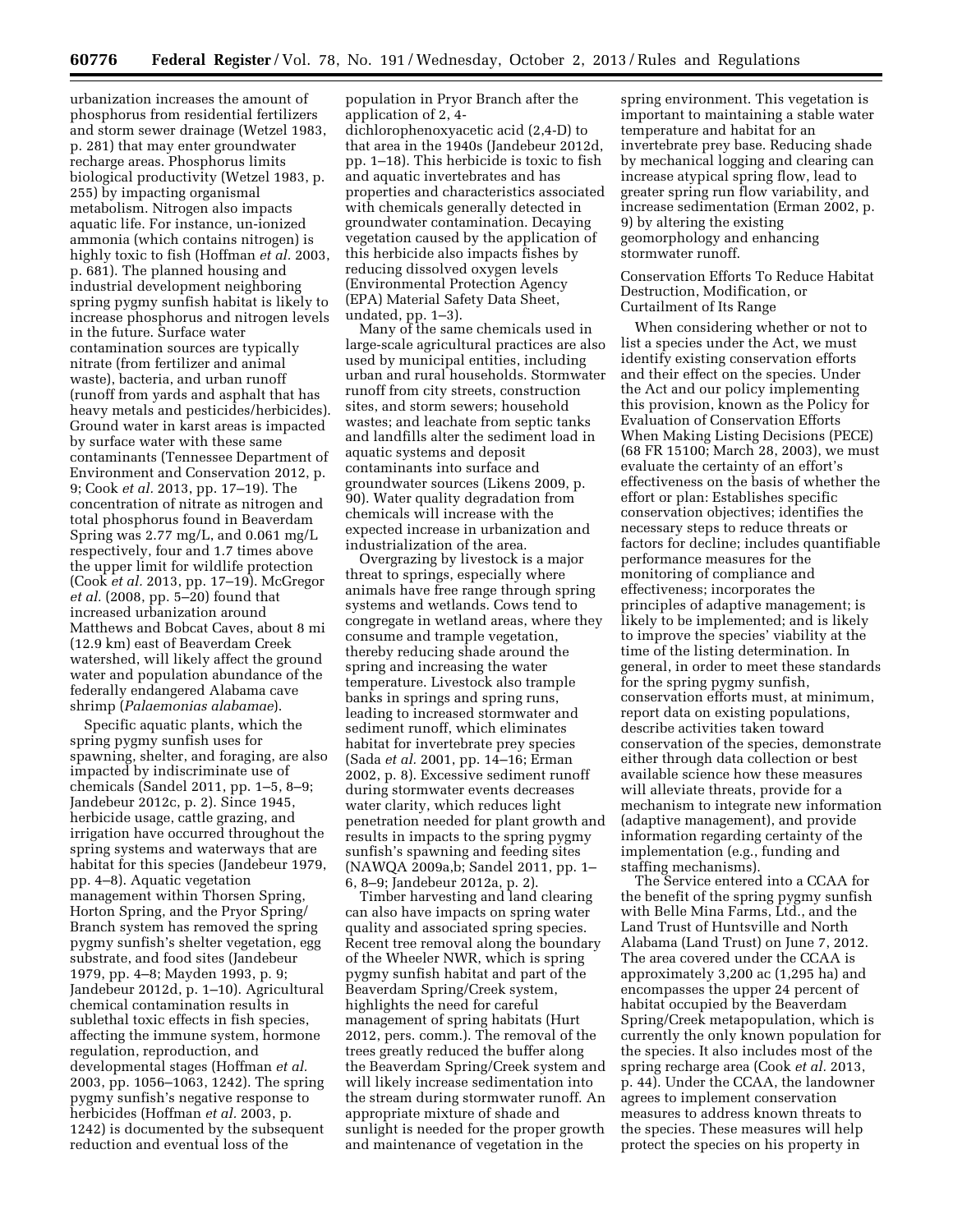the near term and also minimize any incidental take of the species that might occur as a result of conducting other covered activities now that we are listing the species under the Act. Conservation measures to be implemented by the landowner on this property will assist in the reduction of chemical usage and stormwater runoff from agricultural fields by establishing and maintaining vegetated buffer zones around Moss and Beaverdam Springs. The landowner also agrees to restrict timber harvest and cattle grazing within the Beaverdam Spring/Creek and Moss Spring habitats and to refrain from any deforestation, industrial/residential development, aquaculture, temporary or permanent ground water removal installations, and other potentially damaging actions without prior consultation with the Service. These actions will minimize impacts and help to maintain groundwater recharge of the aquifer and adequate spring flow. New information received from the GSA (Cook *et al.* 2013, p. 3) identified the recharge area of the Beaverdam Spring, which is about 1,088 ac (440.3 ha) and described as wooded upland and agricultural fields. The majority (about 88.5 percent) of the delineated recharge area is within the enacted CCAA as enrolled lands. This CCAA and corresponding conservation measures that occur within the majority of the recharge area (maintain status quo land use as agriculture) will protect the groundwater and spring system on the enrolled land (within Belle Mina Farms, Ltd.). The spring pygmy sunfish inhabits the designated protected area within the CCAA. The species depends on the clean water from the recharge area within the enrolled lands. There is longstanding agricultural usage by Bella Mina Farms, including cattle and irrigated cropland operations. Since 1983, Bella Mina Farms has been cooperating with the Service in conserving and maintaining the integrity of species' habitat in the Beaverdam Spring/Creek system. Bella Mina Farms has created and maintained a buffer zone around the Moss Spring pond population of the spring pygmy sunfish and managed cattle consistent with current grazing research, BMPs, and the spring pygmy sunfish's ecology.

Through the CCAA, Bella Mina Farms, Ltd., will continue to implement the existing conservation efforts on the enrolled land, as well as implement long-term strategies to protect the spring pygmy sunfish and its habitat within the protected area. According to the CCAA, if there is a 15-percent decline in the population of the species, the Service

may propose additional water use management practices within the enrolled land to maintain the status quo of historical water usage within the protected area. We have provided technical assistance to the landowners concerning conservation measures and BMPs for the surface portion of the delineated recharge area. The Land Trust will conduct monitoring on the progress of the conservation actions and annual habitat analyses. Initial planning for species' population and habitat monitoring has begun.

The CCAA and associated enhancement of survival permit have a duration of 20 years; however, under a special provision of this CCAA, if at any time a 15-percent decline in the status of the spring pygmy sunfish is determined, there will be a reevaluation of the conservation measures set forth in the CCAA. If such a reevaluation reflects a need to change the conservation measures, the amended measure(s) will be implemented or the CCAA will be terminated and the permit surrendered.

Conservation efforts set forth in this CCAA are a positive step toward the conservation of the spring pygmy sunfish. These conservation actions will reduce the severity of some of the threats to the species (see discussion above) within the upper portion of the Beaverdam Spring/Creek and Moss Spring sites, which encompasses the upper 24 percent of occupied habitat in the Beaverdam Spring/Creek system. Presently there is no active protection for the 19 percent of the species' habitat within the middle reach of the Beaverdam Spring/Creek system. However, since early 2012, the Service has been working with two landowners to protect and manage this area for the spring pygmy sunfish, and we are currently in the process of negotiating CCAAs with these landowners and preparing them for public review and comment. The lower portion of the species' habitat (57 percent) is federally owned and protected, though it is considered lower quality habitat.

Despite these efforts, the large-scale development planned adjacent to this species' habitat and outside the boundaries of the land enrolled in the current CCAA and the land potentially enrolled in the two proposed CCAAs continues to pose a significant future threat to the spring pygmy sunfish and its habitat. Furthermore, since the Belle Mina Farms' CCAA has been just recently executed, there has yet to be long-term monitoring, which is needed to evaluate the overall effectiveness of these efforts.

## Summary of Factor A

As discussed above, the spring pygmy sunfish and its habitat are currently facing the threats of both declining water quality and quantity. Excessive groundwater usage, and the resultant reduction of the water levels in the aquifer/recharge areas and decreased spring outflow in the Beaverdam Spring/Creek system, is believed to have negatively impacted the spring pygmy sunfish and its habitat. Contamination of the recharge area and aquifer from the intensive use of chemicals (i.e., herbicides, pesticides, and fertilizers) within the spring pygmy sunfish's habitat poses a threat to the species' survival. Ongoing stormwater discharge from agricultural lands and urban sites compounds the water quality degradation by increasing sediment load and depositing contaminants into surface and groundwater sources. In addition, the large-scale residential and industrial development planned adjacent to the Beaverdam Spring/Creek system will likely exacerbate the decreasing water quantity and quality issues within the habitat of the spring pygmy sunfish's single metapopulation. Overgrazing by livestock and land clearing near and within the spring systems reduces the vegetation in the spring and increases stormwater and sediment runoff, posing a threat to the population, particularly in the middle and lower portions of its range.

Based on our review of the best commercial and scientific data available, we conclude that the present or threatened destruction, modification, and curtailment of its habitat or range is currently a threat to the spring pygmy sunfish and is expected to persist and possibly escalate in the future, particularly in light of the increasing demands for groundwater and largescale development that is planned near this species' habitat. While the CCAA has reduced some of the threats under this factor, it only covers a portion of the extant range of the species, and will not ameliorate all threats of ongoing and potential water quantity and water quality degradation. Additional conservation measures being pursued with key landowners and other stakeholders would also aid in reducing these threats to the species, but likewise, not to the level that water quantity and quality degradation would cease to be threats to the species.

## *Factor B. Overutilization for Commercial, Recreational, Scientific, or Educational Purposes*

The spring pygmy sunfish is not a commercially valuable species.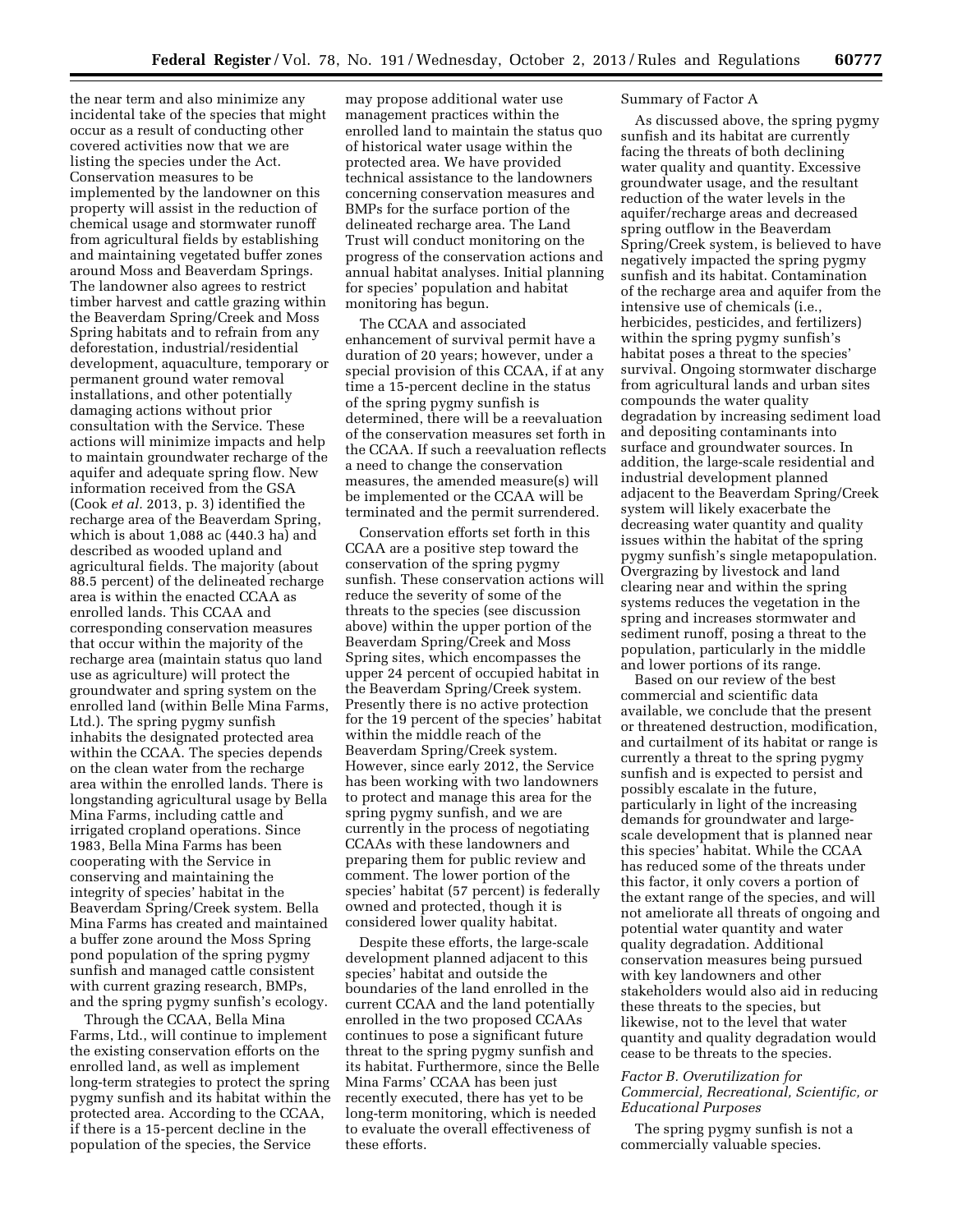However, this species has been actively sought by researchers since its discovery in 1937. Overcollecting may have been a localized factor in the historical decline of this species, particularly within the introduced population in Pryor Spring/Branch (Jandebeur 2012d, p. 14); however, the overall impact of collection on the spring pygmy sunfish population is unknown (Jandebeur 2012d, p. 14). The localized distribution and small size of known populations render them vulnerable to overzealous recreational or scientific collecting. However, at this time, we have no specific information indicating that overcollection rises to the level to pose a threat to the species now or in the future.

Therefore, we conclude that overutilization for commercial, recreational, scientific, or educational purposes does not constitute a threat to the spring pygmy sunfish at this time.

### *Factor C. Disease or Predation*

We have no specific information indicating that disease occurs within spring pygmy sunfish populations or poses a threat to the species. Eggs, juveniles, and adult spring pygmy sunfish are preyed upon by some invertebrate species, parasites, and vertebrate species such as frogs, snakes, turtles, other fish, and piscivorus (fisheating) birds. It is possible that predation increases when fish are concentrated in smaller areas when groundwater is depleted through water extraction and drought. However, we have no evidence of any specific declines in the spring pygmy sunfish due to predation.

Therefore, we conclude that the best scientific and commercial data available indicate, at the present time, that neither disease nor predation is a threat to the spring pygmy sunfish.

## *Factor D. The Inadequacy of Existing Regulatory Mechanisms*

The spring pygmy sunfish and its habitat are afforded some protection from surface water quality and habitat degradation under the Clean Water Act (CWA; 33 U.S.C. 1251 *et seq.*), the Alabama Water Pollution Control Act (Code of Alabama, sections 22–22–1 *et seq.*), and regulations promulgated by the Alabama Department of Environmental Management (Maynard and Gale 1995, pp. 20–28). While these laws have resulted in some improvement in water quality and stream habitat for aquatic life, such as requiring landowners engaged in agricultural practices to have an erosion prevention component within their farm plan, alone they have not been fully

adequate to protect this species due to inconsistent implementation, monitoring, and enforcement. Furthermore, habitat degradation is ongoing despite the protection afforded by these laws.

The State of Alabama maintains water-use classifications through issuance of National Pollutant Discharge Elimination System (NPDES) permits to industries, municipalities, and others; these permits set maximum limits on certain pollutants or pollutant parameters. For water bodies on the CWA's section 303(d) List of Impaired Water Bodies, States are required under the CWA to establish a total maximum daily load (TMDL) for the pollutants of concern that will bring water quality into the applicable standard. Many of the water bodies within the occupied range of the spring pygmy sunfish do not meet Clean Water Act standards (Alabama 2008 section 303(d) List of Impaired Water Bodies).

The State of Alabama's surface water quality standards, adopted from the national standards set by the EPA, were established with the intent to protect all aquatic resources within the State of Alabama. These water quality regulations appear to be protective of the spring pygmy sunfish as long as discharges are within permitted limits and are enforced according to the provisions of the CWA. Unregulated and indiscriminate groundwater and surface water extraction has been identified as a threat to spring species (see *Factor A*  discussion, above). Within the State of Alabama, regulations concerning groundwater issues are limited (Alabama Law Review 1997, p. 1). Alabama common law follows a ''reasonable use rule'' for the extraction of groundwater, and there is a statutory framework that regulates and governs groundwater extraction (Chapman and U.S. Forest Service 2005, p. 9; Alabama Water Resources Act, Code of Alabama, sections 9–10B–1 *et seq.*). Water users must file a declaration of beneficial use, be issued a certificate of use, and be permitted and monitored periodically. The Alabama Water Commission can place restrictions on certificates of use in certain designated water capacity stressed areas; however, the Alabama Water Commission has not identified any stressed groundwater areas in or near spring pygmy sunfish habitat. Large volumes of groundwater continue to be extracted in areas not identified as ''stressed groundwater areas'' such as the Beaverdam Spring/Creek watershed, and this likely depresses water levels in nearby wells (Hairston *et al.* 1990, p. 7) and springs (Younger 2007, p. 162). Thus, water use restrictions under

common law (Chapman and U.S. Forest Service 2005, p. 10) provide minimal overall protection for the species.

Limited protection is provided to the Beaverdam Spring/Creek watershed during any construction in the area from Limestone County construction regulations (*[http://](http://www.limestonecounty-al.gov/PDFfiles/Engineering/LimestoneCountySDRegs-Complete.pdf)*

*[www.limestonecounty-al.gov/PDFfiles/](http://www.limestonecounty-al.gov/PDFfiles/Engineering/LimestoneCountySDRegs-Complete.pdf) [Engineering/LimestoneCountySDRegs-](http://www.limestonecounty-al.gov/PDFfiles/Engineering/LimestoneCountySDRegs-Complete.pdf)[Complete.pdf](http://www.limestonecounty-al.gov/PDFfiles/Engineering/LimestoneCountySDRegs-Complete.pdf)*). Specifically, the regulations state that fill material may not be used to raise land in a floodway that restricts the flow of water and increases flood heights, nor can land within a designated floodway be platted for residential occupancy or building sites (Limestone County, Alabama, Subdivision Regulations section 5–3–11(6)32).

#### Summary of Factor D

The spring pygmy sunfish and its habitat are afforded limited protection from surface water quality and habitat degradation under Federal, State, and County regulations. Notwithstanding this limited protection, large volumes of groundwater and surface water are continually extracted, and these extractions may eventually threaten the aquifer that supplies water to spring pygmy sunfish habitat. Degradation of habitat within the current range of this species continues despite the protections afforded by these existing laws. Therefore, based on the best scientific and commercial data available, we conclude that existing regulatory mechanisms are inadequate to reduce or eliminate the threats to the spring pygmy sunfish.

## *Factor E. Other Natural or Manmade Factors Affecting Its Continued Existence*

Impediments to migration, connectivity, and gene flow between or within spring systems are threats to maintaining genetic diversity in the spring pygmy sunfish. Habitat connectivity is critical to maintaining heterozygosity (genetic diversity) within populations of the species and reducing inbreeding, thereby maintaining the integrity of the population (Hallerman 2003, pp. 363–364). Connectivity of spring pygmy sunfish habitats is also necessary for improvement in desired aquatic vegetation, water quality through flushing and diluting pollutants and increasing water quantity, and linking spring segments together. Connectivity maintains water flow between Beaverdam Spring/Creek habitats and allows for potential colonization of unoccupied areas when conditions become favorable for the species and for the necessary aquatic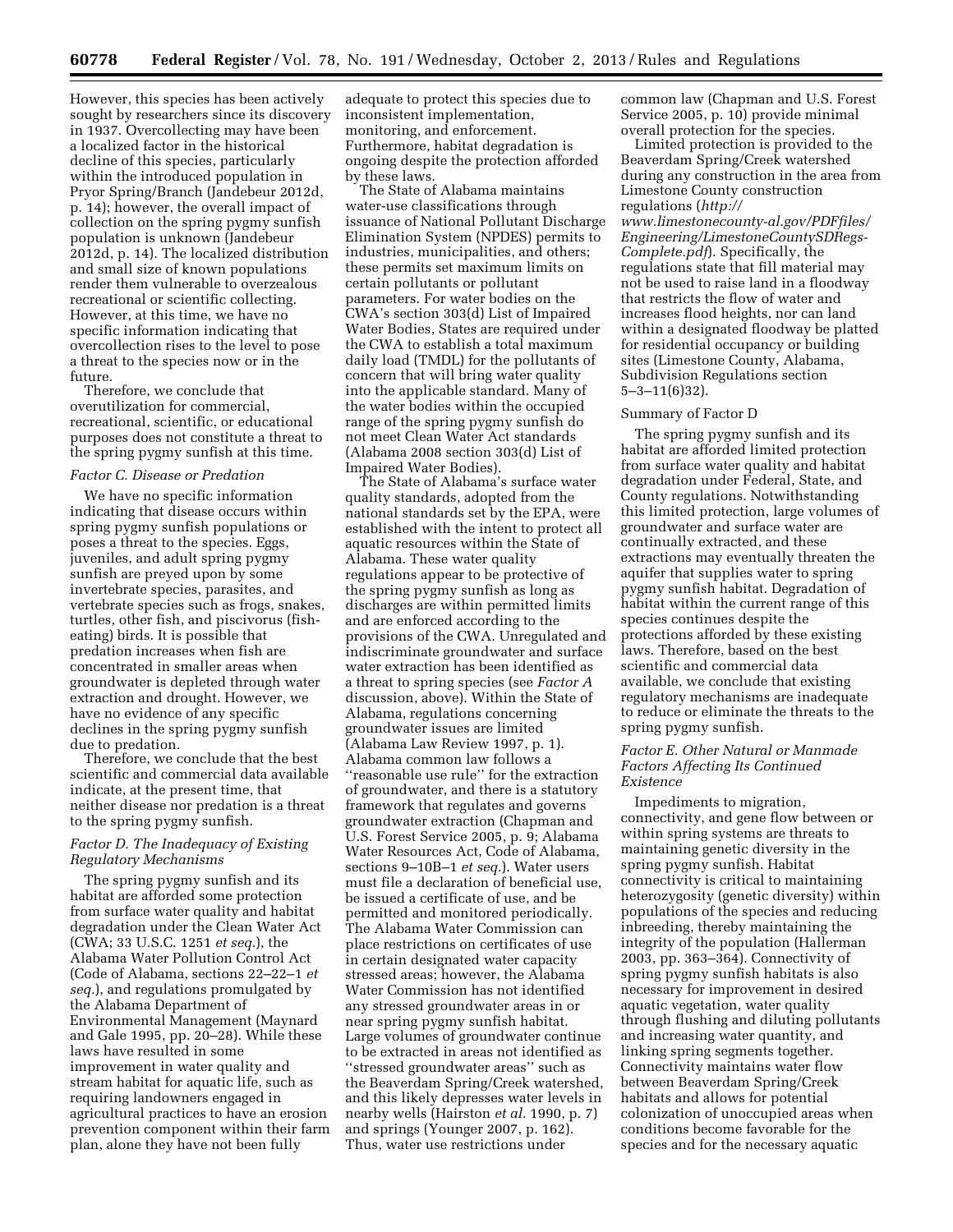vegetation needed by the species. Localized environmental changes caused by agriculture, urbanization, and other anthropogenic disturbances of the spring systems throughout the watersheds of the Eastern Highland Rim have exacerbated fragmentation of spring habitat (Sandel 2008, pp. 2–4, 13; 2011, pp. 3–6) and reduced the desired vegetation necessary for the species' survival and recovery. Over time, this fragmentation of the spring pygmy sunfish's habitat will impose negative selective pressures on the species' populations, such as genetic isolation; reduction of space for rearing, recruitment, and reproduction; reduction of adaptive capabilities; and increased likelihood of local extinctions (Burkhead *et al.* 1997, pp. 397–399; Sandel 2011, pp. 8–10). The Tuscumbia darter (*E. tuscumbia*), a species found in the Beaverdam Creek/Spring system that also exhibits metapopulation dynamics, has been impacted by fragmentation and cessation of inter-spring migration pathways, similar to the spring pygmy sunfish (Fluker *et al.* 2007, pp. 6–8). Impoundments (Pickwick Reservoir) now block both species' migration pathways, and isolated populations have experienced genetic bottlenecks (the genetic variation within a population and the potential to adapt to a changing environment decrease) (Fluker *et al.* 2007, pp. 6–8).

#### Climate Change

Our analyses under the Act include consideration of ongoing and projected changes in climate. The terms ''climate'' and ''climate change'' are defined by the Intergovernmental Panel on Climate Change (IPCC). The term ''climate'' refers to the mean and variability of different types of weather conditions over time, with 30 years being a typical period for such measurements, although shorter or longer periods also may be used (IPCC 2007, p. 78). The term ''climate change'' thus refers to a change in the mean or variability of one or more measures of climate (e.g., temperature or precipitation) that persists for an extended period, typically decades or longer, whether the change is due to natural variability, human activity, or both (IPCC 2007, p. 78).

Scientific measurements spanning several decades demonstrate that changes in climate are occurring, and that the rate of change has been faster since the 1950s. Examples include warming of the global climate system, and substantial increases in precipitation in some regions of the world and decreases in other regions (for these and other examples, see IPCC 2007, p. 30; Solomon *et al.* 2007, pp. 35–54, 82–85).

Scientists use a variety of climate models, which include consideration of natural processes and variability, as well as various scenarios of potential levels and timing of greenhouse gas (GHG) emissions, to evaluate the causes of changes already observed and to project future changes in temperature and other climate conditions (e.g., Meehl *et al.* 2007, entire; Ganguly *et al.*  2009, pp. 11555, 15558; Prinn *et al.*  2011, pp. 527, 529). Although projections of the magnitude and rate of warming differ after about 2030, the overall trajectory of all the projections is one of increased global warming through the end of this century, even for the projections based on scenarios that assume that GHG emissions will stabilize or decline. Thus, there is strong scientific support for projections that warming will continue through the 21st century, and that the magnitude and rate of change will be influenced substantially by the extent of GHG emissions (IPCC 2007, pp. 44–45; Meehl *et al.* 2007, pp. 760–764 and 797–811; Ganguly *et al.* 2009, pp. 15555–15558; Prinn *et al.* 2011, pp. 527, 529).

Various changes in climate may have direct or indirect effects on species. These effects may be positive, neutral, or negative, and they may change over time, depending on the species and other relevant considerations, such as interactions of climate with other variables (e.g., habitat fragmentation) (IPCC 2007, pp. 8–14, 18–19).

While we do not have specific information concerning the effect of climate change on spring pygmy sunfish and its habitat, we do know that climate affects groundwater budgets (inflow and outflow) by influencing precipitation and evaporation and, therefore, the rates and distribution of recharge of the aquifer. Climate also affects human demands for groundwater and affects plant transpiration from shallow groundwater in response to solar energy and changing depths to the water table (Likens 2009, p. 91). Chronic regional drought between 2000 and 2005 within the Tennessee Valley decreased rates of surface water flow and aquifer recharge. Water extraction (both groundwater and surface water) during drought periods exacerbated damage to the spring pygmy sunfish and its habitat (Sandel 2009, p. 15). Even though aquifers in the region are not depleted but are sometimes seasonally low, especially during drought periods, drought has affected Beaverdam Spring/Creek since records were kept. The 1954 drought was more extreme than the 2007 drought (USGS Water-Supply Paper 2375, pp. 163–170,

*[http://md.water.usgs.gov/publications/](http://md.water.usgs.gov/publications/wsp-2375/al) [wsp-2375/al;](http://md.water.usgs.gov/publications/wsp-2375/al)* Seager *et al.* 2009, pp. 5042–5043). Monthly normal temperatures for 1981–2010 show an increase by 1.8 °F and precipitation has decreased by 3.17 in per year (National Weather Service Forecast Office, Huntsville, Alabama 2011, *[http://](http://www.srh.noaa.gov/hun) [www.srh.noaa.gov/hun](http://www.srh.noaa.gov/hun)*).

Long-term droughts impact groundwater by increasing groundwater extraction for public consumption and agriculture, which in turn do not replenish surface waters (Likens 2009, p. 91). The assessment of long-term impacts of projected changes in climate, population, and land use and land cover on regional water resources is critical to sustainable development, especially in the southeastern United States (Sun *et al.* 2008, pp. 1141–1157). Across the southern United States, changes in climate had the greatest impacts on water stress, followed by population, and land use (Sun *et al.* 2008, pp. 1141– 1157). The prolonged drought within northern Alabama during 2006 to 2008 was exceptional (Jandebeur 2012d, p. 13), and along with the severe drought of 1950 to 1963 (Jandebeur 2012d, p. 13), may have contributed to the demise of the Pryor Spring/Branch population of the spring pygmy sunfish in 2008, by increasing toxic concentrations of herbicides and by increasing the desiccation of aquatic vegetation.

## Conservation Efforts To Reduce or Eliminate Other Natural or Manmade Factors Affecting Its Continued Existence

The signed CCAA with Belle Mina Farms, Ltd. and the two proposed CCAAs, will likely reduce some of the threats to groundwater caused by climate change by minimizing impacts and helping to maintain groundwater recharge of the aquifer, protecting surface water flow, and limiting groundwater extraction. Under the signed CCAA, the Service will provide technical assistance and groundwater management advice. Additionally, adaptive management measures of this CCAA concern groundwater usage, including pumping from the aquifer and avoidance of temporary or permanent groundwater removal installations. Also under this CCAA, the landowners will not engage in practices, such as pesticide and herbicide use, stock farm ponds, and aquaculture, within the designated protected areas that may disturb water quality during low water levels associated with drought periods. Similar conservation measures are outlined in the two proposed CCAAs. The conservation measures in the signed and proposed CCAAs will help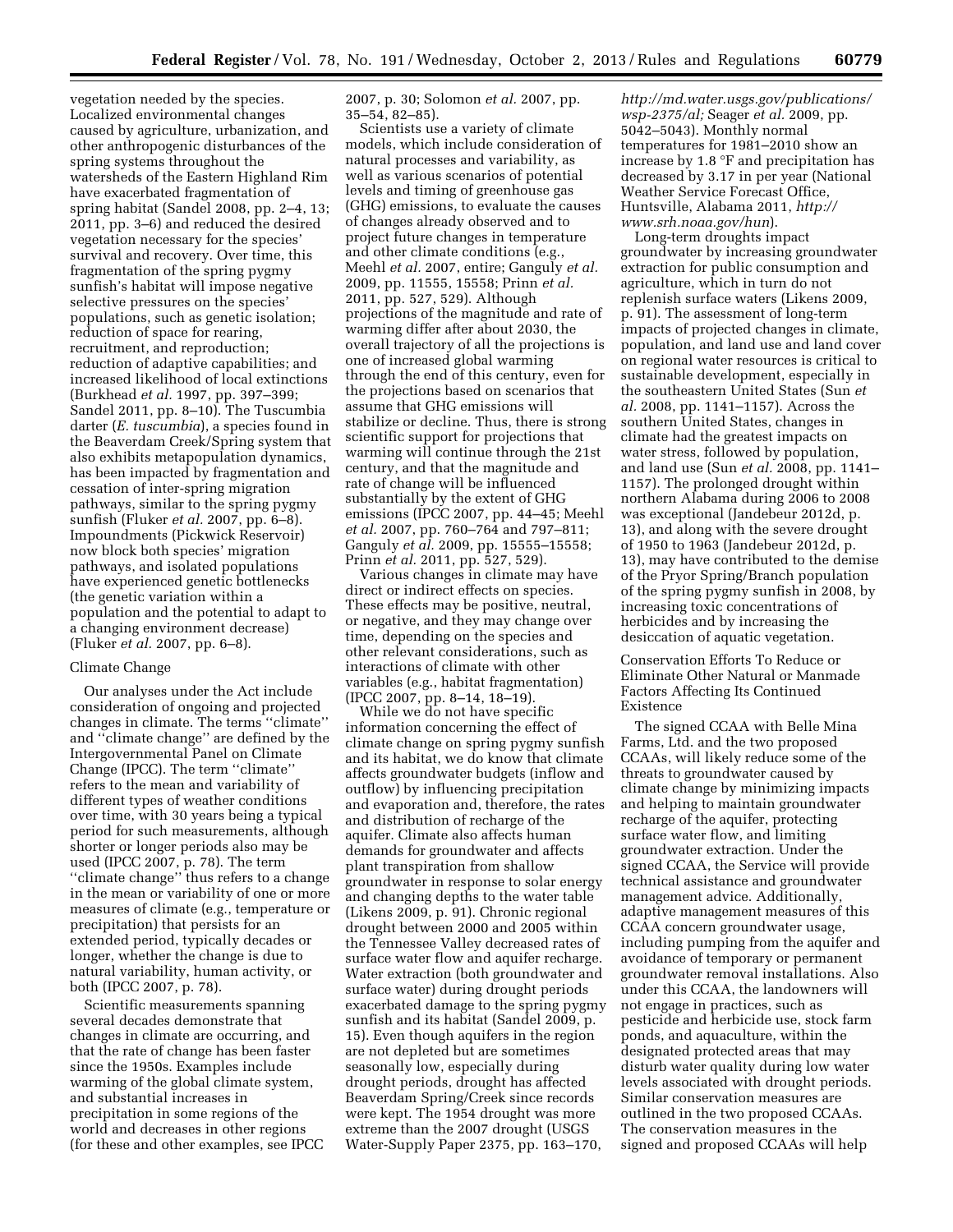protect the species on these properties in the near term and also minimize any incidental take of the species that might occur as a result of conducting other covered activities now that we are listing the species under the Act. However, because of anthropogenic factors such as urbanization or intensive agriculture, these conservation measures may be inadequate during drought periods caused by climate change or other natural phenomena.

### Summary of Factor E

Habitat fragmentation and its resulting effects on gene flow and potential demographic impacts within the population is a substantial threat to the spring pygmy sunfish. Increasing drought associated with climate change affects groundwater budgets (inflow and outflow) by influencing the rates and distribution of recharge of the aquifer, affects human demands for groundwater and surface water, and affects plant transpiration from shallow groundwater reserves. Based on the best available scientific and commercial data, we conclude that the spring pygmy sunfish faces threats from other natural or manmade factors affecting its continued existence. These threats continue, even though they are possibly lessened by the beneficial effects of the signed CCAA and the two proposed CCAAs.

### **Determination**

We have carefully assessed the best scientific and commercial data available regarding the past, present, and future threats faced to the spring pygmy sunfish. The identified threats to the spring pygmy sunfish fall under Factors A, D, and E, as described in more detail in the Summary of Factors Affecting the Species section, above. Habitat modification (Factor A) is the primary threat to the species. This is due to ongoing threats associated with ground and surface water withdrawal and water quality within the spring systems where this species currently occurs and historically occurred. In the future, these current threats will likely be coupled with impacts from planned urban and industrial development of land adjacent to spring pygmy sunfish habitat and the resultant impacts to the spring system and surrounding aquifer recharge area. We find that this planned increase in urban and industrial development and associated infrastructure, along with the potential unsustainable use of the area, is a threat to the spring pygmy sunfish, with the potential to exacerbate direct mortality as well as permanent loss, fragmentation, or alteration of its habitat. The degradation of habitat

throughout the species' range continues despite the protections afforded by existing Federal and State laws and policies (Factor D). Habitat fragmentation and its resulting effects on gene flow and potential demographic impacts within the population is a threat (Factor E) that affects the spring pygmy sunfish's continued existence. These threats are rangewide and expected to increase in the future.

The established Belle Mina Farms CCAA provides a measure of protection for the species in the upper reach of the population (24 percent of species' occupied habitat), with the implementation of conservation measures that increase or preserve water quantity, reduce water quality degradation, and prohibit any potentially damaging land use actions in that area (Factor A). In addition, a portion of the recharge area for the Beaverdam Spring/Creek is provided a measure of protection from impervious substrate and excessive storm water runoff under this CCAA since the 1,011 ac of enrolled lands are to be maintained in their present condition, which is mostly agriculture. Currently, conservation measures or protection extends to the portion of the species' habitat currently enrolled in the CCAA (24 percent) and to the lower 57 percent of the habitat in Federal ownership within the Wheeler NWR (although habitat here is of poorer quality). The current CCAA and Federal ownership of a portion of the habitat reduce many of the threats (under Factors A and E) within the immediate core of the species' current range; however, these protections are not able to ameliorate all of the threats to the species and its habitat, most notably impacts associated with the large-scale industrial and residential development planned in the area, which has potential to impact the hydrology and water quality of the spring system.

We note that the two proposed CCAAs, if finalized, would provide additional conservation benefit to the species in the middle portion of its range. However, we have determined that the additional conservation actions in the proposed CCAAs do not remove the threats to the species and its habitat to the point that listing is not necessary, especially when considering probable and potential impacts from planned residential and industrial development (Factor A). Therefore, the possible final approval of the proposed CCAAs following the public comment period would not change our determination to list the spring pygmy sunfish as a threatened species.

The Act defines an endangered species as any species that is in danger of extinction throughout all or a significant portion of its range, and a threatened species as one that is likely to become endangered within the foreseeable future throughout all or a significant portion of its range. We find that the spring pygmy sunfish is likely to become endangered throughout all or a significant portion of its range within the foreseeable future, based on the immediacy, severity, and scope of the ongoing threats, expected future threats, and taking into considerations the protections afforded to the species by the Belle Mina Farms CCAA. Therefore, on the basis of the best available scientific and commercial data, we are listing the spring pygmy sunfish as threatened in accordance with sections 3(20) and 4(a)(1) of the Act. We find that endangered species status is not appropriate for the spring pygmy sunfish because: (1) Protections afforded by the CCAA help reduce some of the current threats to the species; and (2) many of the threats facing the species from planned industrial and residential development are likely to occur in the future. Therefore, the spring pygmy sunfish is not in danger of extinction.

Under the Act and our implementing regulations, a species may warrant listing if it is endangered or threatened throughout all or a significant portion of its range. The threats to the survival of the species occur throughout the species' range and are not restricted to any particular significant portion of that range. Accordingly, our assessment and determination applies to the species throughout its entire range.

#### **Available Conservation Measures**

Conservation measures provided to species listed as endangered or threatened species under the Act include recognition, recovery actions, requirements for Federal protection, and prohibitions against certain practices. Recognition through listing results in public awareness and conservation by Federal, State, Tribal, and local agencies; private organizations; and individuals. The Act encourages cooperation with the States and requires that recovery actions be carried out for all listed species. The protection required by Federal agencies and the prohibitions against certain activities are discussed, in part, below.

The primary purpose of the Act is the conservation of endangered and threatened species and the ecosystems upon which they depend. The ultimate goal of such conservation efforts is the recovery of these listed species, so that they no longer need the protective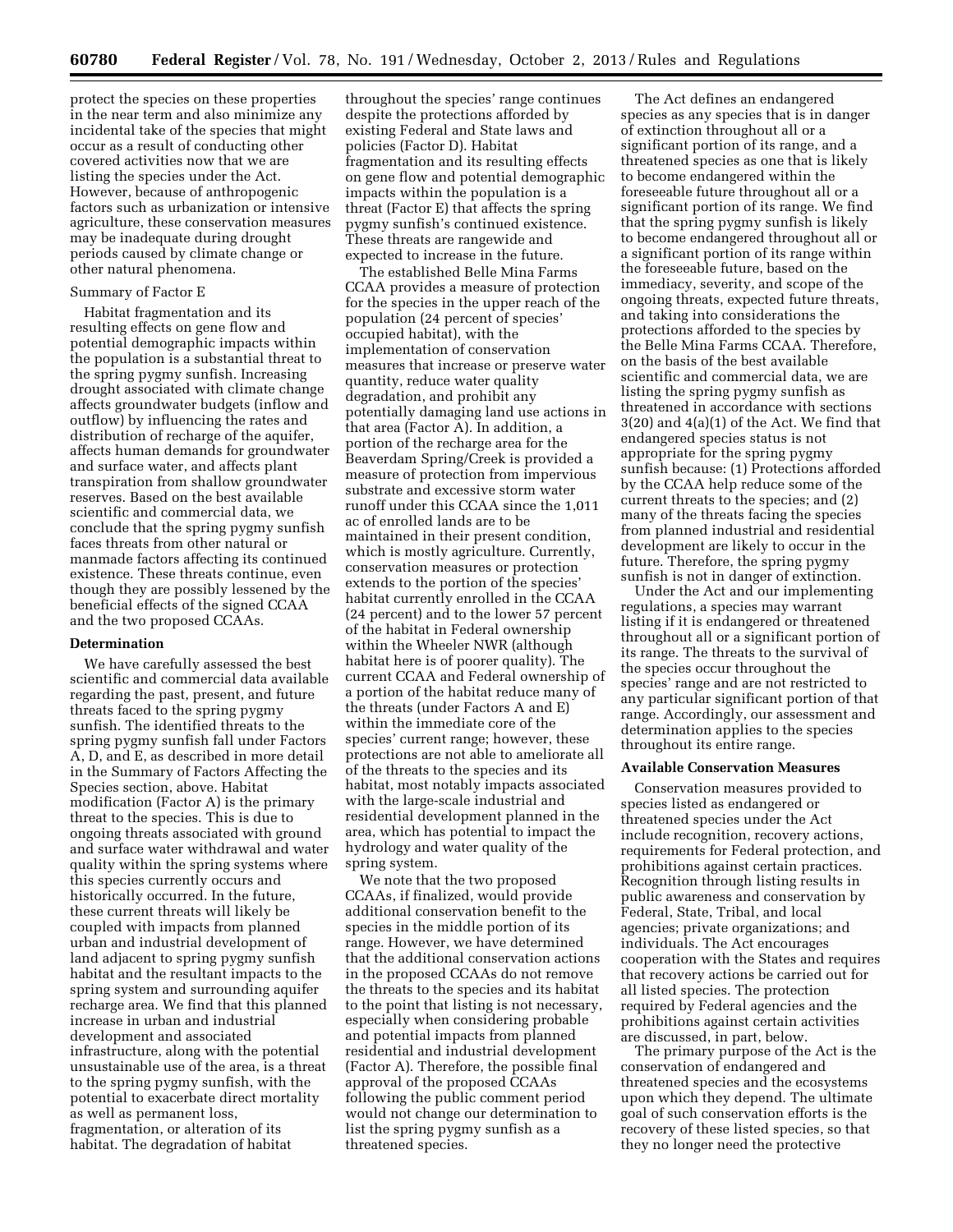measures of the Act. Subsection 4(f) of the Act requires the Service to develop and implement recovery plans for the conservation of endangered and threatened species. The recovery planning process involves the identification of actions that are necessary to halt or reverse the species' decline by addressing the threats to its survival and recovery. The goal of this process is to restore listed species to a point where they are secure, selfsustaining, and functioning components of their ecosystems.

Recovery planning includes the development of a recovery outline shortly after a species is listed and preparation of a draft and final recovery plan. The recovery outline guides the immediate implementation of urgent recovery actions and describes the process to be used to develop a recovery plan. Revisions of the plan may be done to address continuing or new threats to the species, as new substantive information becomes available. The recovery plan identifies site-specific management actions that set a trigger for review of the five factors that control whether a species remains endangered or may be downlisted or delisted, and methods for monitoring recovery progress. Recovery plans also establish a framework for agencies to coordinate their recovery efforts and provide estimates of the cost of implementing recovery tasks. Recovery teams (comprised of species experts, Federal and State agencies, nongovernment organizations, and stakeholders) are often established to develop recovery plans. When completed, the draft and final recovery plans will be available on our Web site (*[http://www.fws.gov/](http://www.fws.gov/endangered) [endangered](http://www.fws.gov/endangered)*) or from our Mississippi Ecological Services Field Office (see **ADDRESSES**).

Implementation of recovery actions generally requires the participation of a broad range of partners, including other Federal agencies, States, Tribal, nongovernmental organizations, businesses, and private landowners. Examples of recovery actions include habitat restoration (e.g., restoration of native vegetation), research, captive propagation and reintroduction, and outreach and education. The recovery of many listed species cannot be accomplished solely on Federal lands because their range may occur primarily or solely on non-Federal lands. To achieve recovery of these species requires cooperative conservation efforts on private, State, and Tribal lands.

The CCAA between the Service, Belle Mina Farms Ltd., and the Land Trust identifies several strategies that will support recovery efforts, including: (1)

Maintenance of vegetation buffer zones along the springs; (2) prohibition of cattle within the spring; (3) prohibition of deforestation, land clearing, industrial development, residential development, aquaculture, temporary or permanent ground water removal installations, stocked farm ponds, pesticide and herbicide use, and impervious surface installation within the protected area of the CCAA; and (4) establishment of a biological monitoring program for the spring pygmy sunfish and its habitat. Similar conservation actions are outlined in the two proposed CCAAs.

When this species is listed (see **DATES**), funding for recovery actions will be available from a variety of sources, including Federal budgets, State programs, and cost share grants for non-Federal landowners, the academic community, and nongovernmental organizations. In addition, under section 6 of the Act, the State of Alabama will be eligible for Federal funds to implement management actions that promote the protection and recovery of the spring pygmy sunfish. Information on our grant programs that are available to aid species recovery can be found at: *[http://www.fws.gov/grants.](http://www.fws.gov/grants)* 

Please let us know if you are interested in participating in recovery efforts for the spring pygmy sunfish. Additionally, we invite you to submit any new information on this species whenever it becomes available and any information you may have for recovery planning purposes (see **FOR FURTHER INFORMATION CONTACT**).

Section 7(a) of the Act requires Federal agencies to evaluate their actions with respect to any species that is proposed or listed as endangered or threatened and with respect to its critical habitat, if any is designated. Regulations implementing this interagency cooperation provision of the Act are codified at 50 CFR part 402. Section 7(a)(4) of the Act requires Federal agencies to confer with the Service on any action that is likely to jeopardize the continued existence of a species proposed for listing or result in destruction or adverse modification of proposed critical habitat. If a species is listed subsequently, section 7(a)(2) of the Act requires Federal agencies to ensure that activities they authorize, fund, or carry out are not likely to jeopardize the continued existence of the species or destroy or adversely modify its critical habitat. If a Federal action may affect a listed species or its critical habitat, the responsible Federal agency must enter into formal consultation with the Service.

Federal agency actions within the species' habitat that may require consultation as described in the preceding paragraph include management and any other landscapealtering activities on Federal Lands administered by the U.S. Fish and Wildlife Service. Federal activities that may affect spring pygmy sunfish, include, but are not limited to: The carrying out, funding, or the issuance of permits for discharging fill material on wetlands for road or highway construction; installation of utility easements; development of residential, industrial, and commercial facilities; channeling or other stream geomorphic changes; discharge of contaminated or sediment-laden waters; wastewater facility development; and excessive groundwater and surface water extraction.

The Act and its implementing regulations set forth a series of general prohibitions and exceptions that apply to all endangered wildlife. The prohibitions of section 9(a)(1) of the Act, and its implementing regulations at 50 CFR 17.21, make it illegal for any person subject to the jurisdiction of the United States to take (which includes harass, harm, pursue, hunt, shoot, wound, kill, trap, capture, or collect, or to attempt any of these), import, export, ship in interstate commerce in the course of commercial activity, or sell or offer for sale in interstate or foreign commerce any listed species. The regulations at 50 CFR 17.31 extend the prohibitions listed above to threatened species, with certain exceptions. Under the Lacey Act (18 U.S.C. 42–43; 16 U.S.C. 3371–3378), it is also illegal to possess, sell, deliver, carry, transport, or ship any such wildlife that has been taken illegally. Certain exceptions apply to agents of the Service and State conservation agencies.

We may issue permits to carry out otherwise prohibited activities involving endangered and threatened wildlife species under certain circumstances. Regulations governing permits are codified at 50 CFR 17.22 for endangered species, and at 17.32 for threatened species. With regard to endangered wildlife, a permit must be issued for take for the following purposes: For scientific purposes, to enhance the propagation or survival of the species, and for incidental take in connection with otherwise lawful activities.

It is our policy, as published in the **Federal Register** on July 1, 1994 (59 FR 34272), to identify, to the maximum extent practicable at the time a species is listed, those activities that would or would not constitute a violation of section 9 of the Act. The intent of this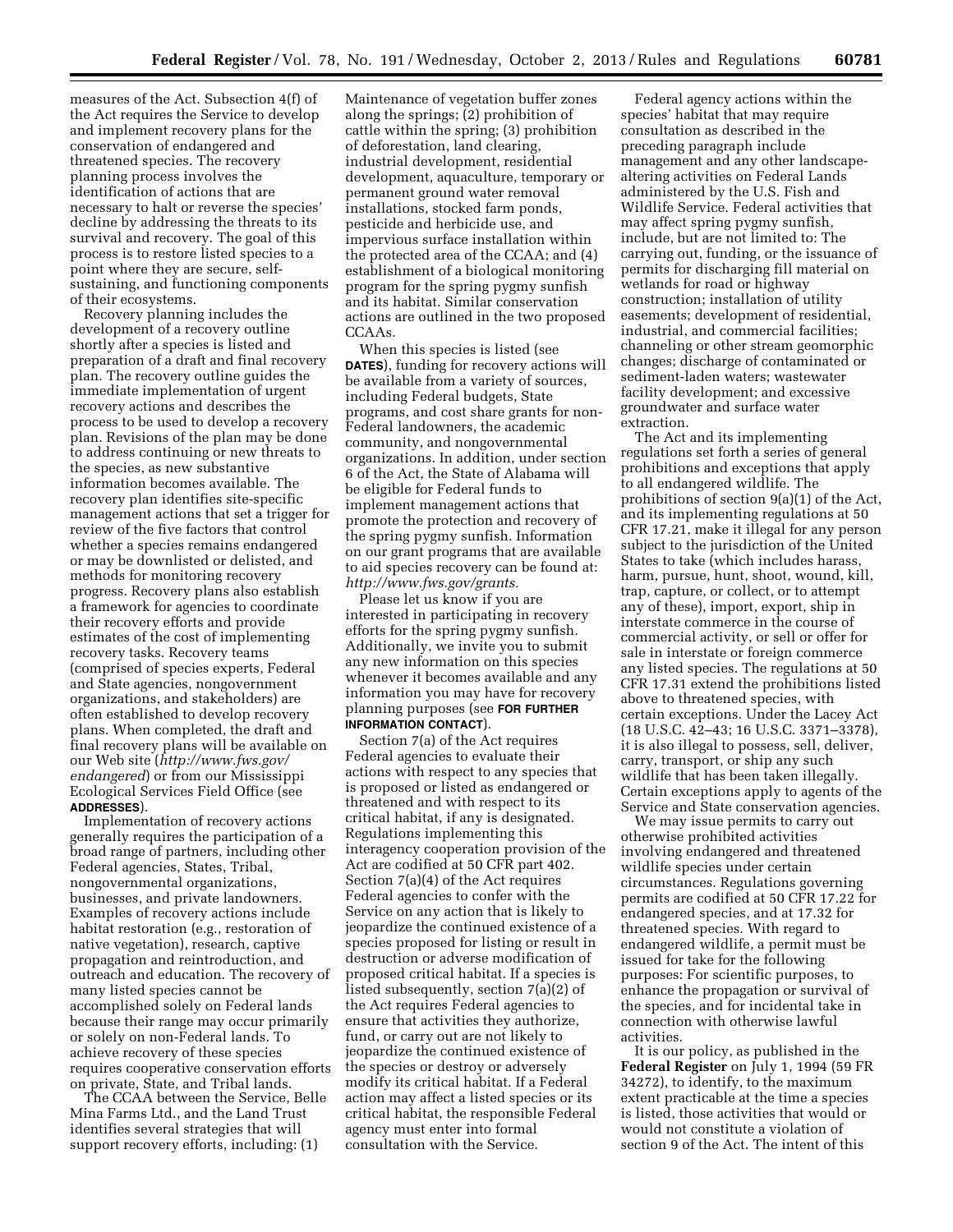policy is to increase public awareness of the effect of a listing on proposed and ongoing activities within the range of the listed species. The following activities could potentially result in a violation of section 9 of the Act; this list is not comprehensive:

(1) Unauthorized collecting, handling, possessing, selling, delivering, carrying, or transporting of the species, including import or export across State lines and international boundaries, except for properly documented antique specimens of these taxa at least 100 years old, as defined by section 10(h)(1) of the Act;

(2) Introduction of species that compete with or prey upon the spring pygmy sunfish;

(3) The unauthorized release of biological control agents that attack this species' habitat or any of its life stages;

(4) Unauthorized modification of the vegetation composition or hydrology, or violation of any discharge or water withdrawal permit that results in harm or death to any individuals of this species or that results in degradation of its occupied habitat to an extent that essential behaviors such as breeding, feeding, and sheltering are impaired;

(5) Unauthorized destruction or alteration of the species' habitat (such as channelization, dredging, sloping, removing of substrate, or discharge of fill material) that impairs essential behaviors, such as breeding, feeding, or sheltering, or that results in killing or injuring spring pygmy sunfish; and

(6) Unauthorized discharges or dumping of toxic chemicals or other pollutants into the aquifer directly through wells or into the spring system or indirectly into recharge areas supporting spring pygmy sunfish that kills or injures the species or that otherwise impairs essential lifesustaining requirements, such as breeding, feeding, or sheltering (destruction of vegetation and substrate).

Questions regarding whether specific activities would constitute a violation of section 9 of the Act should be directed to the Mississippi Ecological Services Field Office (see **FOR FURTHER INFORMATION CONTACT**). Requests for copies of the regulations concerning listed animals and general inquiries

regarding prohibitions and permits may be addressed to the U.S. Fish and Wildlife Service, Endangered Species Permits, 1875 Century Blvd. NE., Atlanta, GA 30345 (telephone 404–679– 7313; facsimile 404–679–7081).

Under section 4(d) of the Act, the Secretary has discretion to issue such regulations as she deems necessary and advisable to provide for the conservation of threatened species. Our implementing regulations (50 CFR 17.31) for threatened wildlife generally incorporate the prohibitions of section 9 of the Act for endangered wildlife, except when a ''special rule'' promulgated pursuant to section 4(d) of the Act has been issued with respect to a particular threatened species. In such a case, the general prohibitions in 50 CFR 17.31 would not apply to that species, and instead, the special rule would define the specific take prohibitions and exceptions that would apply for that particular threatened species, which we consider necessary and advisable to conserve the species. The Secretary also has the discretion to prohibit by regulation with respect to a threatened species any act prohibited by section 9(a)(1) of the Act. Exercising this discretion, which has been delegated to the Service by the Secretary, the Service has developed general prohibitions that are appropriate for most threatened species in 50 CFR 17.31 and exceptions to those prohibitions in 50 CFR 17.32. We are not promulgating a section 4(d) special rule at this time, and as a result, all of the section 9 prohibitions, including the ''take'' prohibitions, will apply to the spring pygmy sunfish.

## **Rationale for a 60-Day Effective Date**

We have published a notice of availability in the **Federal Register** for public review and comment on the two proposed CCAAs, associated permit applications and draft environmental action statements. It is our intention to make a final determination on the proposed CCAAs before this rule becomes effective; however, we are not certain that this can be accomplished within 30 days after the issuance of this rule. Therefore, the effective date of the rule is 60 days from the publication date of this final rule (see **DATES**), rather than our typical 30 days, to provide adequate

time for the public to review and comment on the two proposed CCAAs.

### **Required Determinations**

## *National Environmental Policy Act*

We have determined that environmental assessments and environmental impact statements, as defined under the authority of the National Environmental Policy Act (42 U.S.C. 4321 *et seq.*), need not be prepared in connection with listing a species as an endangered or threatened species under the Act. We published a notice outlining our reasons for this determination in the **Federal Register**  on October 25, 1983 (48 FR 49244).

## **References Cited**

A complete list of all references cited in this rule is available on the Internet at *<http://www.regulations.gov>* or upon request from the Field Supervisor, Mississippi Ecological Services Field Office (see **FOR FURTHER INFORMATION CONTACT**).

### **Authors**

The primary authors of this final rule are the staff members of the Mississippi Ecological Services Field Office.

### **List of Subjects in 50 CFR Part 17**

Endangered and threatened species, Exports, Imports, Reporting and recordkeeping requirements, Transportation.

## **Regulation Promulgation**

Accordingly, we amend part 17, subchapter B of chapter I, title 50 of the Code of Federal Regulations, as follows:

### **PART 17—[AMENDED]**

■ 1. The authority citation for part 17 continues to read as follows:

**Authority:** 16 U.S.C. 1361–1407; 1531– 1544; 4201–4245, unless otherwise noted.

■ 2. Amend § 17.11(h) by adding an entry for ''Sunfish, spring pygmy'' to the List of Endangered and Threatened Wildlife in alphabetical order under FISHES to read as follows:

### **§ 17.11 Endangered and threatened wildlife.**

\* \* \* \* \* (h) \* \* \*